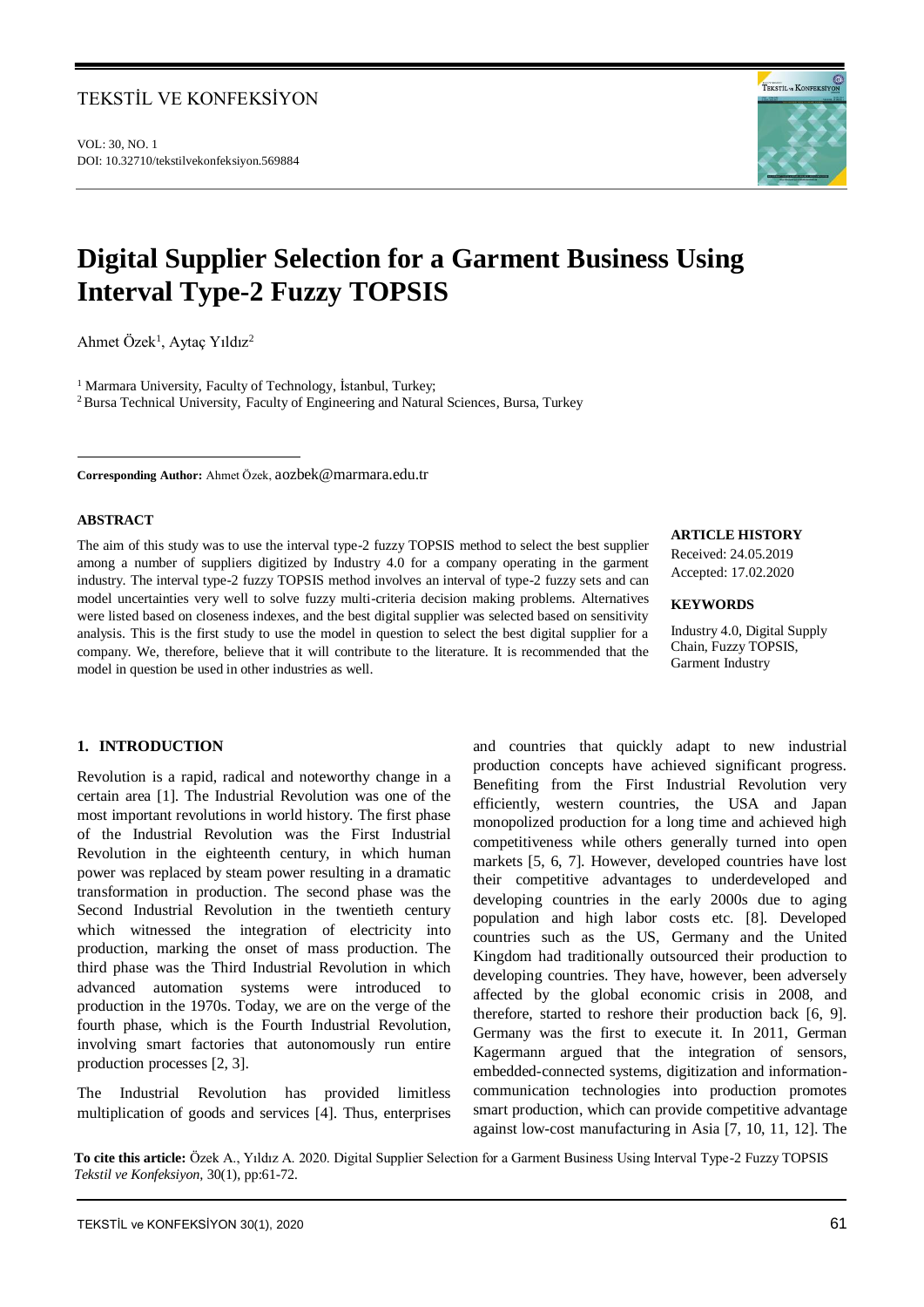German National Science and Engineering Academy developed this idea and defined it as Industry 4.0 in 2013 [8]. Industry 4.0 is based on such technologies as smart robots, big data, internet of things (IoT), 3-D printing and cloud etc. [13, 14].

The Internet-based high automation in Industry 4.0 production connects machines, computers, suppliers and customers in real time [15, 16]. Thus, each machine is independently and autonomously involved in production, adapt themselves to new demands, monitor production processes, predict the current situation, analyze data, perform tasks by themselves, and report or solve possible operation and maintenance issues. Smart devices can be placed on production lines to minimize production costs or disruptions, artificial smart technologies can shorten decision-making processes, data can be shared with systems and related parties in real time, and interface can be used to interact with people [7, 9, 15, 16, 17].

In Industry 4.0, while production is fast and modular production principle, zero defective and high quality production is planned with flexible production lines [7, 15]. The expected advantages of Industry 4.0 are as follows: A decrease in production (10-30%), material, logistics (10- 30%) and quality management (10-20%) and labor and investment costs; faster production, processing, delivery and launch of new products; more flexible business processes; higher sensitivity to customer demands; customized production; difficulty of imitation; high quality, competitiveness and efficiency (approx. 4.1% annually) [10, 18, 19]. Ovacı [6] maintains that enterprises that invest in Industry 4.0 can see a return on investment within three to five years. Dalenogare et al [10] concludes that Industry 4.0 will change the competition rules of production, the structure of industries and customer relations. Today, Industry 4.0 is used in automotive, telecommunication, health products, household appliances, electronics, machinery and textile/ garment sectors [6, 7].

The garment sector is a branch of industry which statistically analyzes the demand for clothing and meets that demand through mass production [20]. The garment sector emerged in developed European countries and North America which witnessed the Industrial Revolution. Those countries had monopolized the production of ready-to-wear garments for a long time. After the Second World War, Japan and the Far East countries turned to garment exports using cheap labor and transferring technology, which resulted in developed countries outsourcing their garment production to developing Asian countries [21]. They have also inspired developing countries such as Turkey to invest in the sector. This has led to the globalization of the sector, intensification of competition and reduction in profit margins [22]. In that environment, it became imperative for ready-to-wear companies wishing to dominate the market to create powerful and responsive supply chains to provide efficient operations and the best value to customers [23].

Although it is assumed that the mechanical mass production and labor-intensive structure of today's garment industry will prevent it from quickly adopting new technologies [24], ready-to-wear companies have already started to integrate such smart systems that provide decision and support such as Expert Systems (ES), Genetic Algorithms (GA), Artificial Neural Networks (ANN), Knowledge-Based Systems (KBS), Decision Support Systems (DSS), Fuzzy Logic Systems, Hybrid Systems into their supply chains to achieve competitive advantage [25]. They have also started to use artificial intelligence (AI), Internet of Things (IoT), 3D printing, wearable and soft engineering, intelligent logistics, nanotechnology, advanced materials, biotechnology, BPM (business process management), virtual reality (VR), augmented reality (AR), cyberphysical systems (CPS), cyber security, big data (BD), autonomous robots, cloud computing and simulation technologies, which constitute the basis of the Industrial Revolution 4.0, of which we are on the verge [26, 27, 28]. Those new technologies have digitized supply chains and increased the need for collaborating with digital suppliers.

With the development of information communication technologies, digitalization has spread to every field. In the future, digitalization is expected to become more widespread. Under these circumstances, it can be said that the adaptation time of the enterprises will determine their future success. This can be achieved through the digitization of the suppliers that directly affect the performance of the enterprises. In the apparel industry where information technologies are not used much, the importance of digitalization has been realized and digitalization has started. Accordingly, digital supplier selection is a new topic in the clothing sector as in many other sectors and there is not enough academic studies in this field.

The aim of this study was, therefore, to select a supplier that used Industry 4.0 technologies most effectively for a company operating in the garment industry. An Interval type-2 fuzzy TOPSIS (IT2F-TOPSIS) method, which is a multi-criteria decision making method modeling uncertainties accurately, was used.

Different from the T2F AHP method, the IT2F-TOPSIS method does not require pairwise comparison matrices, which makes calculations easier. Moreover, the IT2F-TOPSIS method yields more accurate results because it does not have a hierarchical structure.

The rest of the study is organized as follows; the second section of the study explained the digital supply chain. The third section briefly addressed the IT2F-TOPSIS method and presented the algorithm steps. The fourth section evaluated the alternative suppliers. The last section presented the findings of the research and made evaluations.

Digital Supply Chain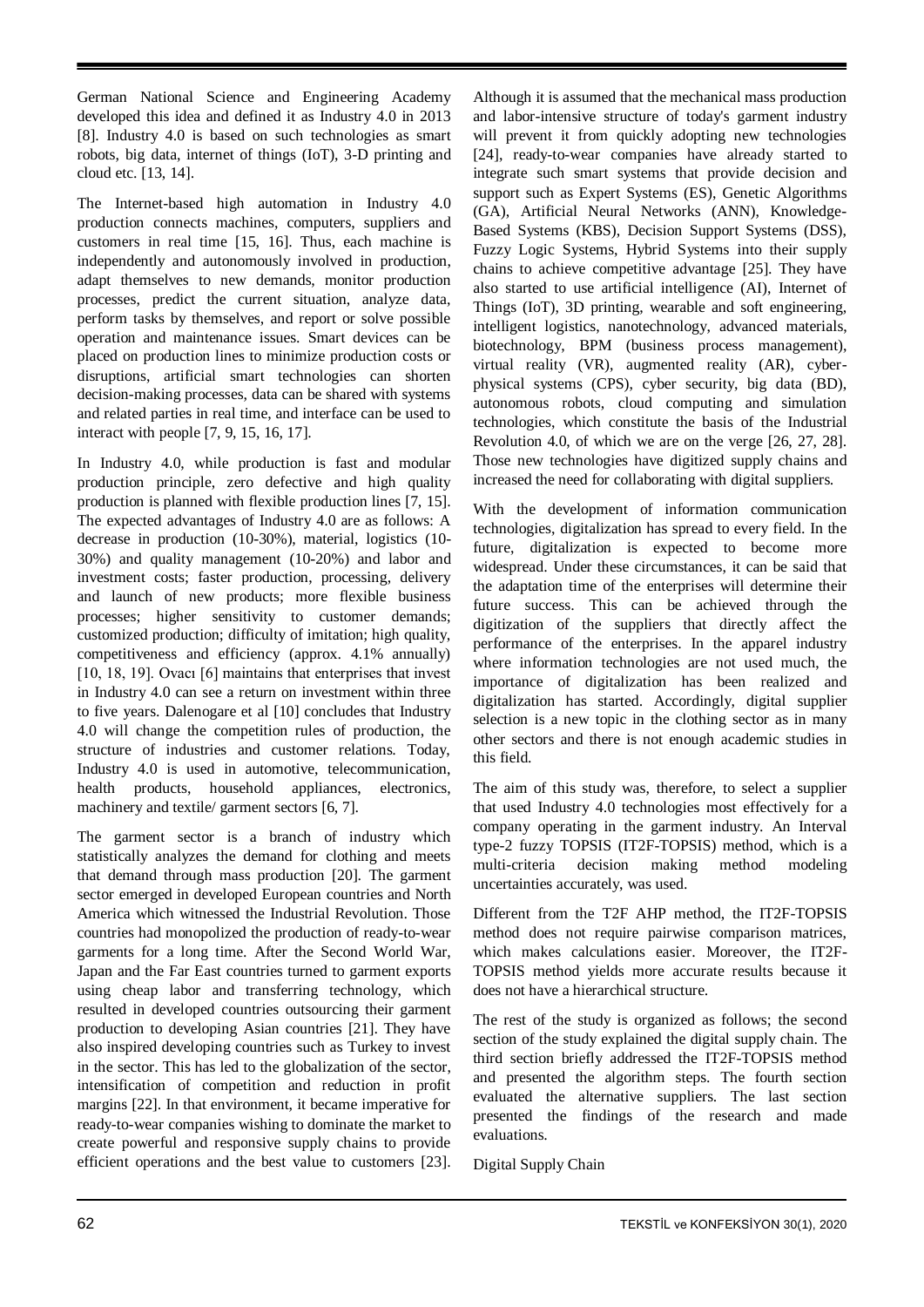A supply chain (SC) consists of suppliers, manufacturers, distributors and external resources and all processes involved in the production of software and components [29, 30]. It is a global system of complex interconnected networks that are widely distributed geographically [29]. Supply chain used to be a purely operational logistic function that once gave information to sales or production and focused on production lines and delivering products. Today, it has become an independent supply chain management (SCM) function managed by a separate unit in some companies [31]. SCM means having the right customers at the right place and time [30]. SCM operations involve systems that manage the flow of information, materials and services from suppliers to end consumers, and are important for business operations. They, therefore, have a significant impact on costs and profits [32]. However, intense competition in global markets reduces companies' capacity to use their supply chains to achieve workflow. SC managers are desirable for cheaper, better and faster product. However, traditional supply chains can be more costly, complex and vulnerable [30]. To overcome these challenges, there has been a paradigm shift towards what is today known as Industry 4.0, which has led to the automation and digitalization of supply chain functions including supply, production and distribution [30, 31, 32]. The digitization has significantly altered SCM behavior and led to the introduction of the concept of digital supply chain (DSC) [33].

DSC encourages companies to rethink their supply chain design to meet customer needs and expectations for the improvement of procurement and service quality [34]. It differs from traditional supply chains as the latter focus mainly on minimizing manufacturing, transport and logistics costs. DSC is a customer-centric platform model that uses and maximizes real-time data flowing from different sources and helps businesses collaborate by integrating the entire supply network [35, 36, 37].

DSC has an outstanding performance that makes customers very satisfied because it makes demand stimulation, simulation, matching, detection and management possible for the maximization of performance and minimization of risks and ensures timely delivery of products and quick and easy return at the end of their life cycle [35, 38, 39]. DSC and high digitized operations can increase annual productivity and revenues by 4.1% and 2.9%, respectively [40].

DSC operations consist of such technologies as autonomous robots, AR, additive manufacturing (AM), AI, high-tech sensors, cloud computing, IoT, autonomous vehicle, mobility and Big Data Analytics (BDA) as shown in Figure 1. [40, 41].



Seamless integration of machines/ objects into the information network as active participants in business processes

**Figure 1.** Innovations in supply chain management [37]

AM describes the use of 3D technologies in different stages of SC to achieve production flexibility, fast delivery, individualized product and less inventory [41]. It is a decentralized manufacturing technique that transforms the distribution network. It reduces the complexity and load of a product or supply chain, provides flexibility for the production of a variety of products and renders the supply chain more efficient. 3D printers help reduce the amount of stock throughout the supply chain and also simplify some manufacturing processes of technology (For example, a module can be printed using a single 3D operation instead of several components that require different supply chains) [42].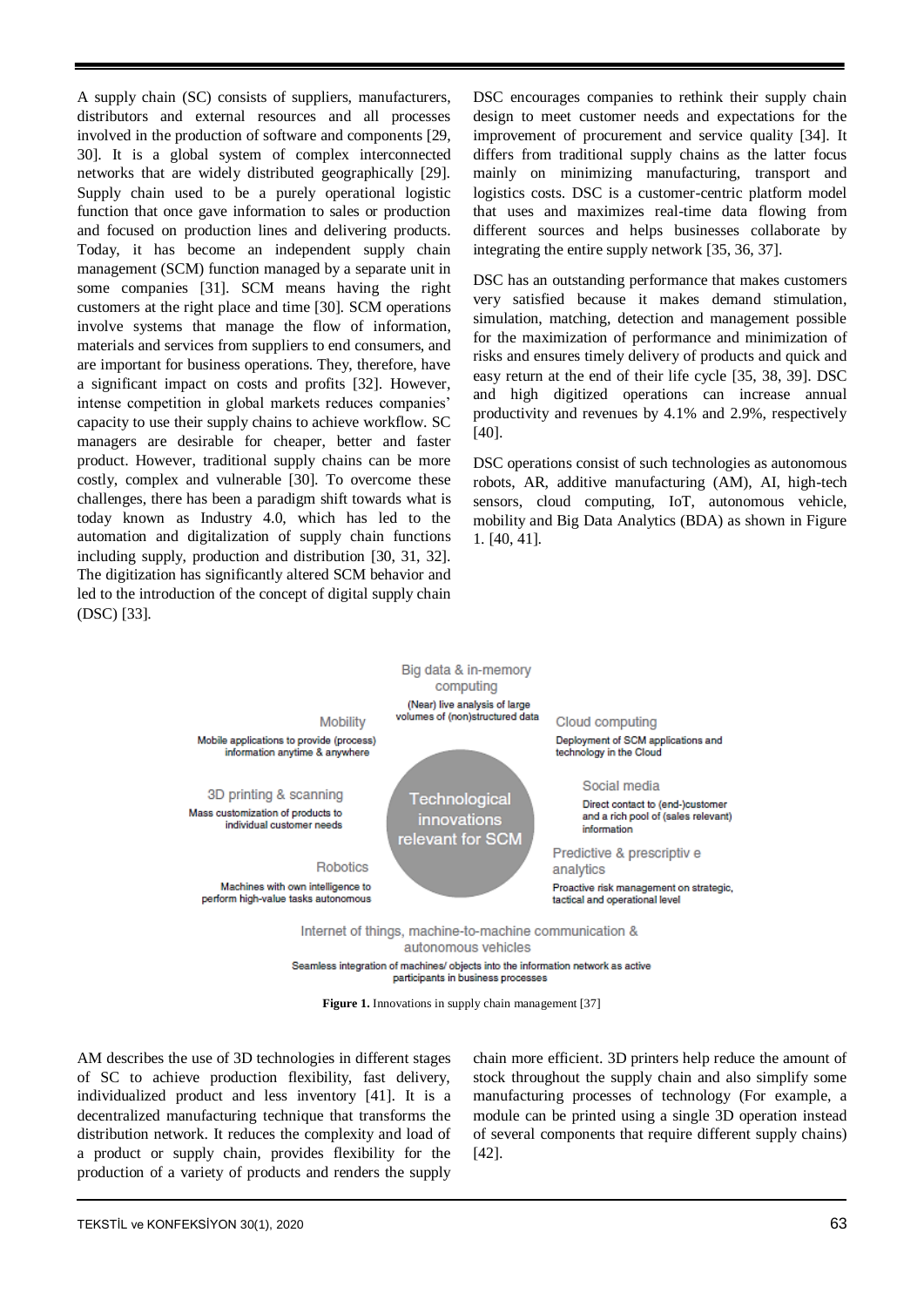Driverless transportation systems (DTSs) minimize human errors, and thus, provide greater operational reliability and enhance storage and logistics efficiency and lower costs. DTSs can be used for decades and integrated with smart technologies that provide precise positioning, guidance, route optimization, machine diagnostics or real-time monitoring. These technologies can also support such warehouse operations as safer loading of goods, more efficient inventory management or faster collection cycles, and therefore, have a positive effect on SCM operations as well. These technologies also help operators with product delivery, storage and dispatch, reduce the number of accidents, enhance transportation visibility and help truck drivers [41].

Information technologies (ITs) play a critical role in the effective management of supply chains. They provide communication and data transfer and improve supply chain performance, and thus, integrate suppliers, processes and customers. One of the most significant developments in information technologies is IoT. The term IoT was coined in 1999 by Kevin Ashton. IoT is defined as the network of a series of physical and virtual objects connected through a network that enables communication, detection, interaction and data collection and exchange [30]. An increase in the number of IoT devices results in an increase in the number of participants and actors in supply chains. The peak of IoT is an output of supply chain systems characterized by low energy consumption and cost and sometimes long term and different levels of physical accessibility [29]. It helps to maximize the effectiveness of operations across supply chain partners [32], resulting in high transparency (supply chain visibility) and integrity control in supply chains (right products at the right time, place, quantity and cost) [43]. It also helps monitor the logistics operations where asset tracking or transit components are complex [32]

Today, a huge amount of data is being collected in various domains including technology-oriented data sources such as enterprise resource planning (ERP) systems, distributed manufacturing environments, orders and shipment logistics, social media, customer buying behavior, product life cycle operations, global positioning systems (GPS), radio frequency identification (RFID) technology, monitoring, mobile devices and surveillance cameras. Enterprises are, therefore, interested in large data sets characterized by 4V (volume, variety, velocity, and veracity). The bigger the data, the harder it is to manage and analyze it. Recent studies on BDA have developed tools and techniques to help make data-driven supply chain decisions [44]. BDA operations in SCM are used in procurement processes, dynamic vehicle routing, logistics, inventory management, order collection and storage [41].

Cloud computing (a.k.a. cloud) refers to the use of a remote server network to access shared resources such as data servers, storage, applications, and other services. Cloud computing allows supply chain users to store and process their data in a private cloud or on a third-party server, which makes the data easily accessible from almost anywhere. It also enables companies and individuals to minimize infrastructure and maintenance costs in information technology [45]. Digitization is also used to support routine resource acquisition activities such as procurement and assessment. Digital indirect procurement processes (maintenance or repair services, travel booking, office furniture or supplies) reduce uncoordinated procurement transactions [41].

Today, delivery of products can last for weeks or even months. To know where products are at any given time, they should be visible and transparent within supply chains, and therefore, they should be geographically positioned. RFID tags and GPS are used to track physical objects and send that information to a central data center. Those systems, which are fixed on products themselves or on transport units (e.g. containers), collect a large amount of data on weather, traffic, or telemetry of transportation vehicles [37].

Robots can be used in manufacturing, logistics, retail operations etc. Smart robots in retail or warehouse are used for cycle counting (also in supermarkets) or logistic and collection operations. Flying robots can be used to transport goods and packages to hard-to-reach areas. For example, Amazon conducted its first drone delivery test in the U.K. [41]. Many companies from different sectors are also investing in digitizing business operations and supply chains. For example, DHL, a large logistics service provider, follows trends that will affect the logistics industry in the future. DB Schenker, another logistics service provider, is investing in a digital mobility laboratory. Such airlines as THY, Lufthansa and Emirates with strong cargo operations are expanding paperless efreight offers with data cleaning for customers. Monsanto, an agricultural company, is investing in sensor technology to digitize its agricultural operations. Amazon and Alibaba, global retailers, are investing in drones and robotics for product transportation and delivery [46].

# Type-2 fuzzy sets

Decision-making processes involve uncertainties, which are generally due to excessive number of decision making criteria, system behavior, and most importantly, decisionmakers' preferences. Decision-makers make subjective and linguistic judgments, which do not yield accurate results. Uncertain set theory has been integrated in decision-making methods to deal with uncertain linguistic judgments. Although most of the methods use type-1 fuzzy sets (T1FSs) to model decision-makers' uncertain linguistic judgments, those sets are not suitable for modeling words [47] because words mean different things for different people.

Type-2 fuzzy sets (T2FSs) are used to overcome this problem because they treat uncertain linguistic judgments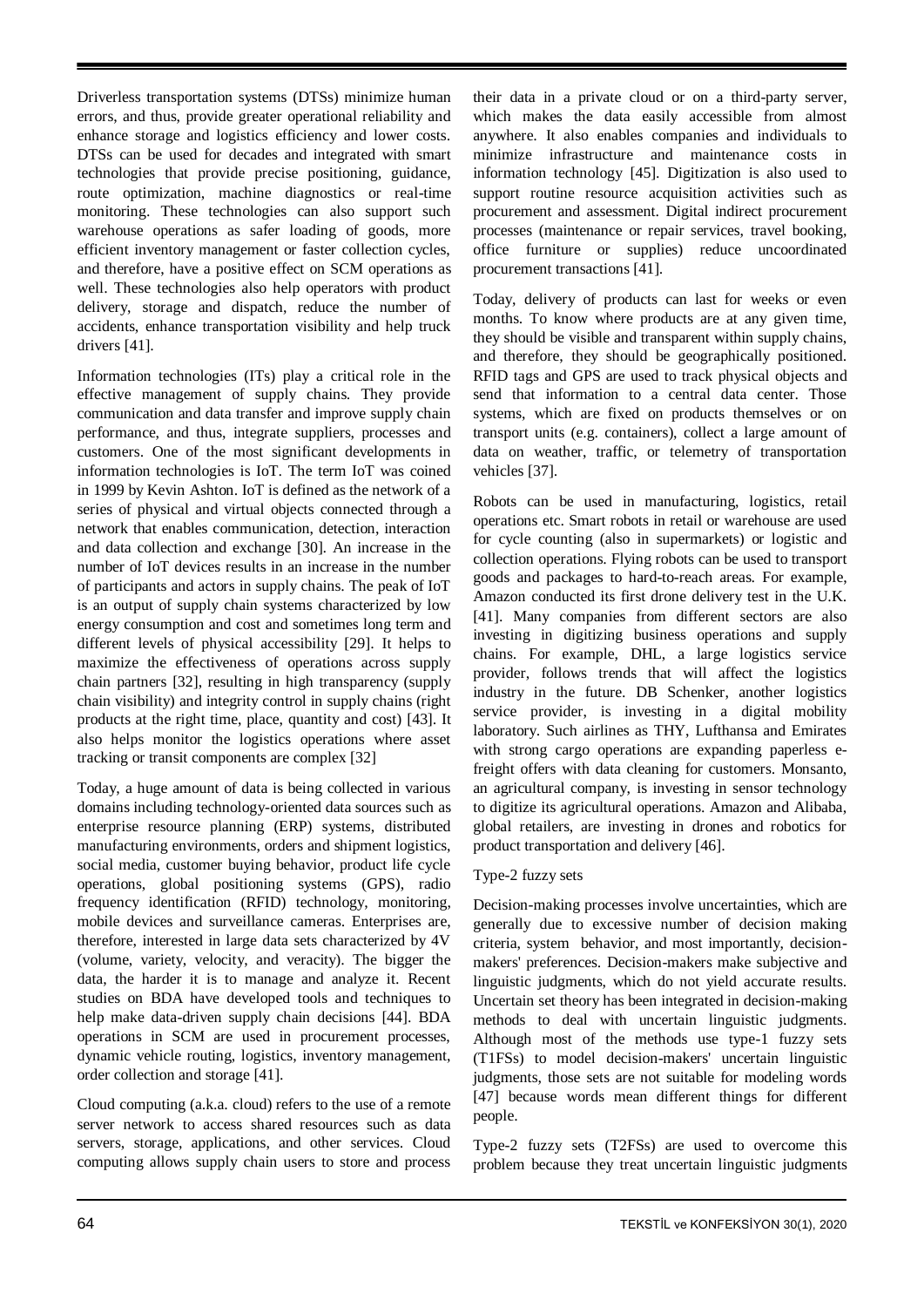appropriately and have fuzzy membership functions, in which the degree of membership of each element belongs to a set. Thus, the modeling of an uncertainty is not limited to linguistic variables in T2FSs but also takes part in the definition of membership functions [48, 49]. The concept of T2FSs was first presented as an expanded and extended version of classical T1FSs [49]. T2FSs is used especially when a full membership function cannot be defined for a fuzzy set. Those sets are, therefore, very effective in overcoming uncertainties [47].

The membership functions of T1FSs are two-dimensional whereas those of T2FSs are three-dimensional. The new third dimension of T2FSs provides additional degrees of freedom and allows uncertainties to be modeled. Therefore, if T1FSs are considered to be a first degree approach to uncertainties in the real world, then type-2 fuzzy sets can be regarded as a quadratic approach to uncertainty. T2FSs are capable of performing well in the presence of noisy inputs and in case of uncertainty on linguistic data, the meanings of which may vary from expert to expert.

The membership functions of T1FSs are net sets. Therefore, when the meanings of criteria are ambiguous, evaluators have different views, resulting in a noisy evaluation environment. T1FSs, therefore, fail to provide effective decision support. In such cases, the problem can be modeled using T2FSs with membership functions of T1FSs [49]. As is known, linguistic information, usually from expert knowledge, does not provide information on the form of membership functions. In such cases, the effect of linguistic or numerical uncertainties can be mitigated by T2FSs as opposed to T1FSs. T2FSs involve more uncertainties and yield more accurate and robust results than T1FSs. Interval T2FSs are easier to calculate, and therefore, used by most applications. Interval T2FSs are used in real-world multi-criteria decision-making (MCDM) problems [50].

## Interval type 2 fuzzy TOPSIS methodology

The fuzzy TOPSIS method developed by Hwang and Yoon (1981) is also widely used in MCDM problems. The fuzzy TOPSIS method is based on the concept that the chosen alternative should have the shortest distance from the positive-ideal solution and the longest distance from the negative-ideal solution. There are many studies using this method to solve MCDM problems. However, the fuzzy TOPSIS method is not always appropriate to represent uncertainties because it is based on T1FSs [51, 52].

Chen and Lee [53] expanded the classical TOPSIS method and developed the interval type-2 fuzzy TOPSIS method involving T2FSs to solve fuzzy multi-criteria decisionmaking problems. The IT2F-TOPSIS method uses T2FSs to solve fuzzy multi-criteria decision-making problems, and therefore, provides more rationality and flexibility to calculate the weights and values of criteria [54]. Some of the studies using the IT2F-TOPSIS method are as follows:

WASPAS and type-2 fuzzy TOPSIS method were used to select a car sharing station [49]. Interval type-2 AHP and TOPSIS methods were used to select an appropriate ship loader type in maritime transport [50]. IT2F-TOPSIS method was used to select a material [55], a new route from five different destinations for one airline [48] a green supplier [56], a supplier [51] and RFID for warehouses [52] and to assess supplier performance for an airline [57] and investment projects for development agencies [58].

The steps of the IT2F-TOPSIS method are as follows. Lee and Chen [54] presented the concept of ranking values of trapezoidal interval T2FSs. Let be an interval type-2 fuzzy set (Figure 2),

where

$$
\tilde{A}_{i} = (\tilde{A}_{i}^{U} \cdot \tilde{A}_{i}^{L}) = ((a_{i1}^{U}, a_{i2}^{U}, a_{i3}^{U}, a_{i4}^{U}; H_{1}(\tilde{A}_{i}^{U}), H_{2}(\tilde{A}_{i}^{L})))
$$
\n
$$
H_{1}(\tilde{A}_{i}^{U})
$$
\n
$$
H_{2}(\tilde{A}_{i}^{U})
$$
\n
$$
H_{1}(\tilde{A}_{i}^{L})
$$
\n
$$
H_{2}(\tilde{A}_{i}^{L})
$$
\n
$$
H_{2}(\tilde{A}_{i}^{L})
$$
\n
$$
H_{2}(\tilde{A}_{i}^{L})
$$
\n
$$
H_{2}(\tilde{A}_{i}^{L})
$$
\n
$$
H_{2}(\tilde{A}_{i}^{L})
$$
\n
$$
H_{2}(\tilde{A}_{i}^{L})
$$
\n
$$
H_{2}(\tilde{A}_{i}^{L})
$$
\n
$$
H_{2}(\tilde{A}_{i}^{L})
$$
\n
$$
H_{2}(\tilde{A}_{i}^{L})
$$
\n
$$
H_{2}(\tilde{A}_{i}^{L})
$$
\n
$$
H_{2}(\tilde{A}_{i}^{L})
$$
\n
$$
H_{2}(\tilde{A}_{i}^{L})
$$
\n
$$
H_{2}(\tilde{A}_{i}^{L})
$$
\n
$$
H_{2}(\tilde{A}_{i}^{L})
$$
\n
$$
H_{2}(\tilde{A}_{i}^{L})
$$
\n
$$
H_{2}(\tilde{A}_{i}^{L})
$$
\n
$$
H_{2}(\tilde{A}_{i}^{L})
$$
\n
$$
H_{2}(\tilde{A}_{i}^{L})
$$
\n
$$
H_{2}(\tilde{A}_{i}^{L})
$$
\n
$$
H_{2}(\tilde{A}_{i}^{L})
$$
\n
$$
H_{2}(\tilde{A}_{i}^{L})
$$
\n
$$
H_{2}(\tilde{A}_{i}^{L})
$$
\n
$$
H_{2}(\tilde{A}_{i}^{L})
$$
\n
$$
H_{
$$

**Figure 2.** A trapezoidal IT2FSs [53]

The ranking value of the trapezoidal interval type-2 fuzzy set is defined as follows [54]:

Rank 
$$
(A_i) = M_1(\tilde{A}_i^U) + M_1(\tilde{A}_i^L) + M_2(\tilde{A}_i^U) + M_2(\tilde{A}_i^U) + M_3(\tilde{A}_i^U) + M_3(\tilde{A}_i^U)
$$
  
\n
$$
- \frac{1}{4}(S_1(\tilde{A}_i^U) + S_1(\tilde{A}_i^L) + S_2(\tilde{A}_i^U) + S_2(\tilde{A}_i^U) + S_3(\tilde{A}_i^U) + S_3(\tilde{A}_i^U) + S_4(\tilde{A}_i^U) + S_4(\tilde{A}_i^U) + S_4(\tilde{A}_i^U) + H_1(\tilde{A}_i^U) + H_2(\tilde{A}_i^U) + H_2(\tilde{A}_i^U)
$$
\n(1)

Where  $M_p(\widetilde{A}_i^j)$  denotes the average of the elements  $a_{ip}^j$  and  $(p+1)$  $a_{i(p+1)}^j$  $M_p(\tilde{A}_i^j) = (a_{ip}^j + a_{i(p+1)}^j)/2$ ,  $1 \le p \le 3$ ,  $S_q(\tilde{A}_i^j)$  denotes the standard deviation of the elements  $a_{iq}^j$  and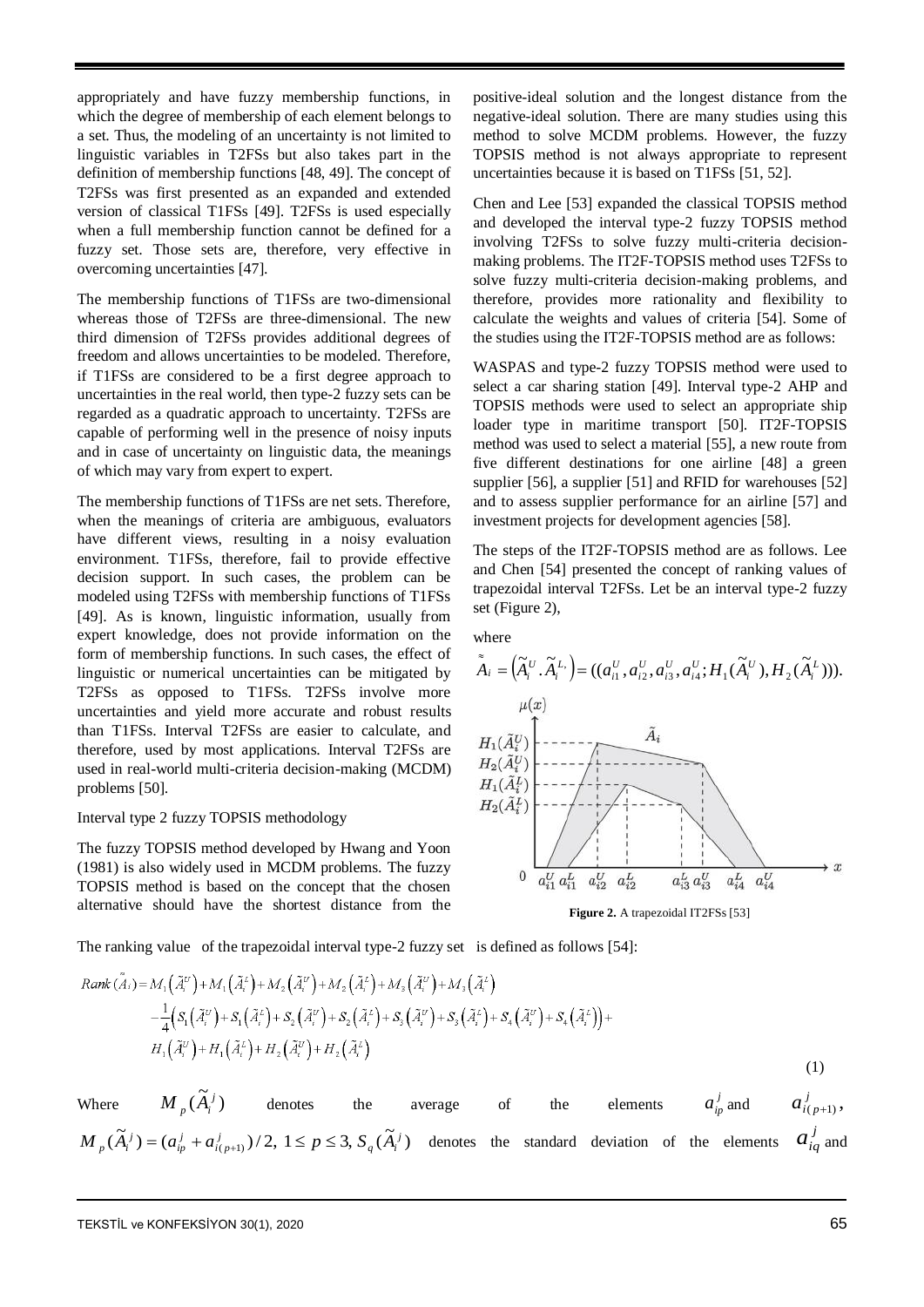$(q+1)$ ,  $a^{j}_{i(q+1)}, \, S_{q}(\widetilde{A}^{~j}_{i}) = \sqrt{\frac{1}{2}\sum_{q}^{q+1}}\bigg(\,a^{~j}_{ik} - \frac{1}{2}\sum_{k=q}^{q+1}a^{~j}_{ik}\,\bigg) \;\;,$ 1 2  $(\widetilde{A}_{i}^{j})=\sqrt{\frac{1}{2}}$  $\sum_{a}^{q+1} \left( a_{ik}^{j} - \frac{1}{2} \sum_{k=a}^{q+1} a_{ik}^{j} \right)^2$  $=q^{i k}$  $\left(a_{ik}^{j} - \frac{1}{2} \sum_{j}^{q+1} a_{ik}^{j}\right)$ l  $=\sqrt{\frac{1}{2}\sum_{i=1}^{q+1}(a_i^j-1)}$ *q q k q*  $S_q(\widetilde{A}_i^j) = \sqrt{\frac{1}{2} \sum_{a=1}^{q+1} a_{ik}^j - \frac{1}{2} \sum_{k=a}^{q+1} a_{ik}^j}$ ,  $1 \le q \le 3$ ,  $S_4(\widetilde{A}_i^j)$  denotes the standard deviation of the elements  $a_{i1}^{\,j},a_{i2}^{\,j},a_{i3}^{\,j},a_{i4}^{\,j},\,\, S_{\scriptscriptstyle 4}(\widetilde{A}_{i}^{\,j})=\sqrt{\frac{1}{4}\sum_{k=1}^{4}\!\!\left(a_{ik}^{\,j}-\frac{1}{4}\sum_{k=1}^{4}\!a_{ik}^{\,j}\right)}\,\,,$ 1 4  $(\widetilde{A}_{i}^{j})=\sqrt{\frac{1}{n}}$ 4  $($   $1\sqrt{4}$   $)^2$ 1 4  $\mathcal{A}_{4}(\widetilde{A}_{i}^{j}) = \sqrt{\frac{1}{4}\sum_{k=1}^{4} \left( a_{ik}^{j} - \frac{1}{4}\sum_{k=1}^{4} a_{ik}^{j} \right)}$  $\left(a_{ik}^j - \frac{1}{2} \sum_{k=1}^4 a_{ik}^j\right)$ l  $k = \sqrt{\frac{1}{4} \sum_{k=1}^{4} \left( a_{ik}^{j} - \frac{1}{4} \sum_{k=1}^{4} a_{ik}^{j} \right)}$  $S_4(\tilde{A}_i^j) = \sqrt{\frac{1}{4} \sum_{k=1}^4 |a_{ik}^j - \frac{1}{4} \sum_{k=1}^4 a_{ik}^j}$ 

 $H_p(\tilde{A}_i^j)$  denotes the membership value of the element  $a_{i(p+1)}^j$  in the trapezoidal membership function  $\tilde{A}_i^j$ ,  $1 \leq p \leq 2$ ,  $j \in \{U, L\}$ , and  $1 \le i \le n$ .

In Eq. (1), the summation of

 $\left(\widetilde{A}_i^{\ \nu}\right)$   $M_1\left(\widetilde{A}_i^{\ \ L}\right)$   $M_2\left(\widetilde{A}_i^{\ \nu}\right)$   $M_3\left(\widetilde{A}_i^{\ \nu}\right)$   $M_3\left(\widetilde{A}_i^{\ \nu}\right)$   $H_1\left(\widetilde{A}_i^{\ \nu}\right)$   $H_1\left(\widetilde{A}_i^{\ \ L}\right)$   $H_2\left(\widetilde{A}_i^{\ \nu}\right)$  and  $H_2\left(\widetilde{A}_i^{\ \ L}\right)$ *i U i L i U i L i U i L i U i L*  $M_{1}(\widetilde{A}_{i}^{U})$   $M_{1}(\widetilde{A}_{i}^{L})$   $M_{2}(\widetilde{A}_{i}^{U})$   $M_{2}(\widetilde{A}_{i}^{L})$   $M_{3}(\widetilde{A}_{i}^{U})$   $M_{3}(\widetilde{A}_{i}^{L})$   $H_{1}(\widetilde{A}_{i}^{U})$   $H_{1}(\widetilde{A}_{i}^{L})$   $H_{2}(\widetilde{A}_{i}^{U})$  and  $H_{2}(\widetilde{A}_{i}^{U})$ ,  $, H, (\widetilde{A})$  $, H, (\widetilde{A})$  $,M$   $_{3}$   $(\widetilde{A})$  $,M$   $_{3}$   $(\widetilde{A},$  $, M, (\widetilde{A})$  $,M,(\widetilde{A},% \widetilde{A},% \widetilde{A},% \widetilde{A},% \widetilde{A},% \widetilde{A},% \widetilde{A},% \widetilde{A},% \widetilde{A},% \widetilde{A},% \widetilde{A},% \widetilde{A},% \widetilde{A},% \widetilde{A},% \widetilde{A},% \widetilde{A},% \widetilde{A},% \widetilde{A},% \widetilde{A},% \widetilde{A},% \widetilde{A},% \widetilde{A},% \widetilde{A},% \widetilde{A},% \widetilde{A},% \widetilde{A},% \widetilde{A},% \wid$  $, M_{\scriptscriptstyle +}$   $(\widetilde{A},$  $\{(\widetilde{A}^{\scriptscriptstyle U}_{i})_{i}\}_{M_{1}}\! (\widetilde{A}^{\scriptscriptstyle L}_{i})_{i}\}_{M_{2}}\! (\widetilde{A}^{\scriptscriptstyle U}_{i})_{i}\}_{M_{3}}\! (\widetilde{A}^{\scriptscriptstyle U}_{i})_{i}\}_{M_{3}}\! (\widetilde{A}^{\scriptscriptstyle L}_{i})_{i}\}_{H_{1}}\! (\widetilde{A}^{\scriptscriptstyle U}_{i})_{i}\}_{H_{1}}\! (\widetilde{A}^{\scriptscriptstyle L}_{i})_{i}\}_{H_{2}}\! (\widetilde{A}^{\scriptscriptstyle U}_{i})_{i}\}_{i}\_{M_{3}}\! H_{1}\! (\wid$ as the basic ranking score, where we deduct the average of  $(\widetilde{A}_i^{\scriptscriptstyle U})$ ,  $S_1(\widetilde{A}_i^{\scriptscriptstyle L})$ ,  $S_2(\widetilde{A}_i^{\scriptscriptstyle U})$ ,  $S_2(\widetilde{A}_i^{\scriptscriptstyle L})$ ,  $S_3(\widetilde{A}_i^{\scriptscriptstyle U})$ ,  $S_3(\widetilde{A}_i^{\scriptscriptstyle L})$ ,  $S_4(\widetilde{A}_i^{\scriptscriptstyle U})$  and  $S_4(\widetilde{A}_i^{\scriptscriptstyle L})$ *i U i L i U i L i U i L i*  $S_1(\widetilde{A}_i^{\ U})$ ,  $S_1(\widetilde{A}_i^{\ L})$ ,  $S_2(\widetilde{A}_i^{\ U})$ ,  $S_2(\widetilde{A}_i^{\ L})$ ,  $S_3(\widetilde{A}_i^{\ U})$ ,  $S_3(\widetilde{A}_i^{\ L})$ ,  $S_4(\widetilde{A}_i^{\ U})$  and  $S_4(\widetilde{A}_i^{\ U})$ ,  $, S_{3}(\widetilde{A},$  $, S_{3}(\widetilde{A})$  $, S, (\widetilde{A},$  $, S, (\widetilde{A},$  $, S, (\widetilde{A},$  $\{(\widetilde{A}_i^U), S_1(\widetilde{A}_i^L), S_2(\widetilde{A}_i^U), S_3(\widetilde{A}_i^U), S_3(\widetilde{A}_i^L), S_4(\widetilde{A}_i^U) \text{ and } S_4(\widetilde{A}_i^L) \text{ from the basic ranking score to give the } \}$ dispersive interval type-2 fuzzy set a penalty, where  $1 \le i \le n$ .

Assume that there is a set *X* of alternatives, where  $X = \{x_1, x_2, \dots, x_n\}$ , and that there is a set *F* of attributes, where  $F = \{f_1, f_2, \ldots, f_m\}$ . Assume that there are *k* decision-makers  $D_1, D_2, \ldots$ , and  $D_k$ . The set *F* of attributes can be divided into two sets  $F_I$  and  $F_2$ , where  $F_1$  denotes the set of benefit attributes while  $F_2$  denotes the set of cost attributes,  $F_1 \cap F_2 = \phi$ , and  $F_1 \cup F_2 = F$ . The proposed method is now presented as follows:

*Step 1:* Construct the decision matrix  $Y_p$  of the *pth* decision-maker and construct the average decision matrix *Y* , respectively, as follows:

$$
Y_{p} = (\tilde{f}_{ij}^{p})_{max} = \begin{cases} \sum_{i=1}^{n} \begin{bmatrix} x^{p} & x^{p} & x^{p} \\ f_{11} & f_{12} & \cdots & f_{13} \\ x^{p} & x^{p} & x^{p} \\ f_{21} & f_{22} & \cdots & f_{23} \\ \vdots & \vdots & \vdots & \vdots \\ f_{m} & x^{p} & x^{p} & x^{p} \\ f_{31} & f_{m1} & \cdots & f_{mn} \end{bmatrix} \end{cases}
$$
 (2)

$$
\overline{Y} = \left(f_{ij}\right)_{m \times n},\tag{3}
$$

where,  $(f_{ii}) = \frac{\int_{ij} \psi_j f_{ij} \psi_j \dots \psi_j f_{ij}}{\sum_{i} \psi_i}$  $(f_{ii}) = \frac{f_{ij} \cup f_{ij} \cup ...}{f_{ii}}$  $1 \curvearrowright 2$ I I ١ J ो  $\mathsf{I}$  $\mathbf{r}$  $\mathsf{I}$ l  $=\left(\begin{matrix} \stackrel{\stackrel{\circ}{\sim}}{\sim} & \stackrel{\sim}{\sim} \\ \stackrel{\scriptstyle{0}}{J_{ij}} & \stackrel{\scriptstyle{\sim}}{\sim} & \stackrel{\scriptstyle{\sim}}{\sim} \\ \stackrel{\scriptstyle{0}}{J_{ij}} & \stackrel{\scriptstyle{\sim}}{\sim} & \stackrel{\scriptstyle{\sim}}{\sim} \end{matrix}\right)$  $\approx$   $\approx$   $\approx$   $\approx$ ≈ *k*  $f_{ii}^{\perp} \oplus f_{ii}^{\perp} \oplus .... \oplus f$ *f*  $f_{ij}^1 \oplus f_{ij}^2 \oplus ... \oplus f_{ij}^k$  $f_{ij}^1 = \frac{\int_{ij}^1 \oplus f_{ij}^2 \oplus ....\oplus f_{ij}^k}{\int_{ij}^1}$   $\int_{ij}^{\infty}$  *j* is an interval

type-2 fuzzy set,  $1 \le i \le m$ ,  $1 \le j \le n$ ,  $1 \le p \le k$ , and k denotes the number of decision-makers.

*Step 2:* Construct the weighing matrix  $W_p$  of the attributes of the pth decision-maker and construct the average weighing matrix *W* , respectively, as follows:

$$
W_p = (\tilde{w}_i^p)_{1xm} = \begin{bmatrix} \tilde{w}_1^p & w_2^p & \cdots & \tilde{w}_m^p \\ w_1^p & w_2^p & \cdots & w_m^p \end{bmatrix},
$$
 (4)

$$
\overline{W} = (\tilde{w}_i)_{1xm},\tag{5}
$$

where  $\tilde{w}_i = \left| \frac{w_i^1 \oplus w_i^2 \oplus .... \oplus w_i^k}{\cdot} \right|$  $\overline{\phantom{a}}$  $\mathbf{I}$ Ι  $\lambda$  $\overline{\phantom{a}}$ L  $\overline{\mathcal{L}}$  $=\left(\begin{matrix}\n\tilde{\ddot{\mathbf{w}}_i}\oplus\tilde{\ddot{\mathbf{w}}_i}^2\oplus\ldots\oplus\n\end{matrix}\right)$  $\approx$   $\approx$   $\approx$  $\approx$ *k*  $\begin{aligned} w_i = \left| \frac{w_i^1 \oplus w_i^2 \oplus .... \oplus w_i^2}{w_i} \right| \end{aligned}$  $\mathbf{w}_i = \left[ \frac{w_i^1 \oplus w_i^2 \oplus .... \oplus w_i^k}{w_i} \right], \tilde{\mathbf{w}}_i$  $\tilde{w}_i$  is an interval type-

2 fuzzy set,  $1 \le i \le m$ ,  $1 \le p \le k$ , and *k* denotes the number of decision-makers.

*Step 3:* Construct the weighted decision matrix  $Y_w$ ,

$$
\overline{Y}_{w} = (\tilde{v}_{ij})_{m x n} = \begin{cases} \sum_{i=1}^{N} \begin{bmatrix} x & x & x \\ y_{i1} & y_{i2} & \cdots & y_{i3} \\ x & x & x \\ y_{i2} & y_{i2} & \cdots & y_{i3} \\ y_{i1} & y_{i2} & \cdots & y_{i3} \\ \vdots & \vdots & \vdots & \vdots \\ y_{m1} & y_{m2} & \cdots & y_{mn} \end{bmatrix}, \end{cases}
$$
(6)

where  $\overline{v}_{ij} = \overline{\widetilde{w}}_i \otimes \overline{\widetilde{f}}_{ij}$ ,  $= w_i \otimes f_{ii}, \ 1 \le i \le m$ , and  $1 \le j \le n$ .

*Step 4:* Based on equation (1), calculate the ranking value *Rank*  $(\vec{v}_{ij})$  of the interval type-2 fuzzy set  $\vec{v}_{ij}$ ,  $\sum_{ij}^{\infty}$ , where  $1 \leq j \leq n$ . Construct the ranking weighted decision matrix ,  $\overline{Y}^*_w$ 

$$
\overline{Y_{w}^{*}} = \left(Rank(\tilde{v}_{11})\right)_{msn},
$$
\n(7)

where  $1 \le i \le m$ , and  $1 \le j \le n$ .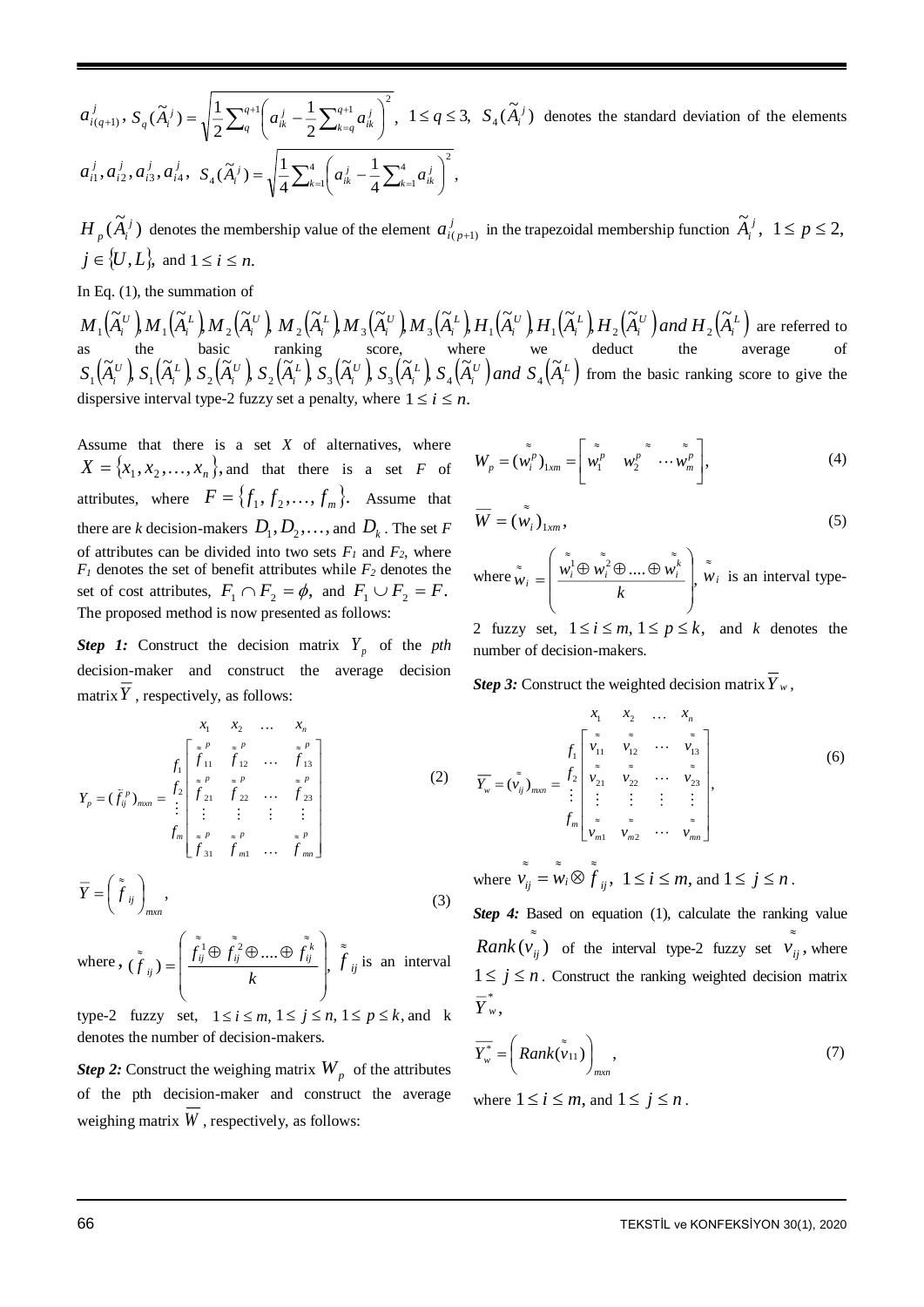*Step 5:* Determine the positive ideal solution  $x^+ = (v_1^+, v_2^+, \dots, v_m^+)$  and the negative-ideal solution  $x^- = (v_1^-, v_2^-, \dots, v_m^-\)$ , where F Ŀ l  $\vert$ ∤ ſ ∊  $\in$  $=$   $\wedge$   $\qquad \qquad z$  $$ ≈  $+$   $|$   $| \le j \le$  $\lim_{j \leq j \leq n} \left( \operatorname{rank}(V_{ij}) \right)$ ,  $\theta$ ,  $j_i \in I_2$  $\lim_{j \leq i \leq n} \{rank(v_{ij})\}, \quad \text{if} \quad J_i \subseteq I_1$  $min\{ rank(v_{ii})\},$  $\max\{rank(v_{ii})\},\$  $rank(v_{ii})\}, \text{ if } f_i \in F$  $rank(v_{ii})\}, \text{ if } f_i \in F$ *v*  $\lim_{j \leq n}$   $\left\{ \text{rank}(v_{ij}) \right\}, \quad \text{if} \quad J_i$  $\lim_{j \leq n}$   $\left\{ \textit{rank}(v_{ij}) \right\}, \quad \textit{if} \quad \textit{if} \quad \textit{if} \quad \textit{if} \quad \textit{if} \quad \textit{if} \quad \textit{if} \quad \textit{if} \quad \textit{if} \quad \textit{if} \quad \textit{if} \quad \textit{if} \quad \textit{if} \quad \textit{if} \quad \textit{if} \quad \textit{if} \quad \textit{if} \quad \textit{if} \quad \textit{if} \quad \textit{if} \quad \textit{if} \quad \textit{if} \quad \textit{if} \quad \textit{$ *i* (8)

and

$$
v_i^- = \begin{cases} \min_{1 \le j \le n} \{rank(v_{ij}^*)\}, & \text{if } f_i \in F_1 \\ \max_{1 \le j \le n} \{rank(v_{ij}^*)\}, & \text{if } f_i \in F_2 \end{cases}
$$
(9)

where  $F_1$  denotes the set of benefit attributes,  $F_2$  denotes the set of cost attributes, and  $1 \le i \le m$ 

**Step 6:** Calculate the distance  $d^+(x_j)$  between each alternative  $x_j$  and the positive ideal solution (PIS)  $x^+$  as follows:

$$
d^+(x_j) = \sqrt{\sum_{i=1}^m (Rank(v_{ij}) - v_i^+)^2}
$$
 (10)

where  $1 \leq j \leq n$ . Calculate the distance  $d^-(x_j)$  between each alternative  $x_j$  and the negative-ideal solution (NIS) *x* , as follows:

$$
d^{-}(x_j) = \sqrt{\sum_{i=1}^{m} (Rank(\tilde{v}_{ij}) - v_i^{+})^2}
$$
 (11)

where  $1 \leq j \leq n$ .

*Step 7:* Calculate the relative degree of closeness  $C(x_j)$  of  $x_j$  with respect to the positive ideal solution  $x^+$ , as follows:

$$
C(x_j) = \frac{d^-(x_j)}{d^-(x_j) + d^+(x_j)},
$$
\n(12)

where  $1 \leq j \leq n$ .

*Step 8:* Rank the values of  $C(x_j)$  in a descending sequence, where  $1 \leq j \leq n$ . The larger the value of  $C(x_j)$ , the higher the preference of the alternative  $x_j$ , where  $1 \le j \le n$ .

#### **2. MATERIAL AND METHOD**

#### **2.1 Material and Method**

The aim of this study was to select the best supplier among a number of suppliers for a company that has been operating in the Turkish garment industry and selling women's, men's, children's and baby clothes under its own brand in over 1000 stores in over 40 countries for 30 years. The company makes very little of the products that it sells. But instead, they are manufactured by domestic and foreign apparel manufacturers. The company has a very large supply network that maintains its production structure and wants to select the best supplier (digital supplier) using Industry 4.0 technologies to overcome the problems of communication and supply chain management. To this end, IT2F-TOPSIS method, which is a multi-criteria decision making method, was used. The literature review in Section 2 (Digital Supply Chain) was used to determine the criteria for digital supplier selection. The company experts (IT specialist, supply chain manager, quality manager, sales-marketing manager) were also consulted for their opinions. Alternative digital suppliers were determined by the company, and a hierarchical selection model was developed given in Figure 3.



**Figure 3.** Hierarchical model for the selection of the best digital supplier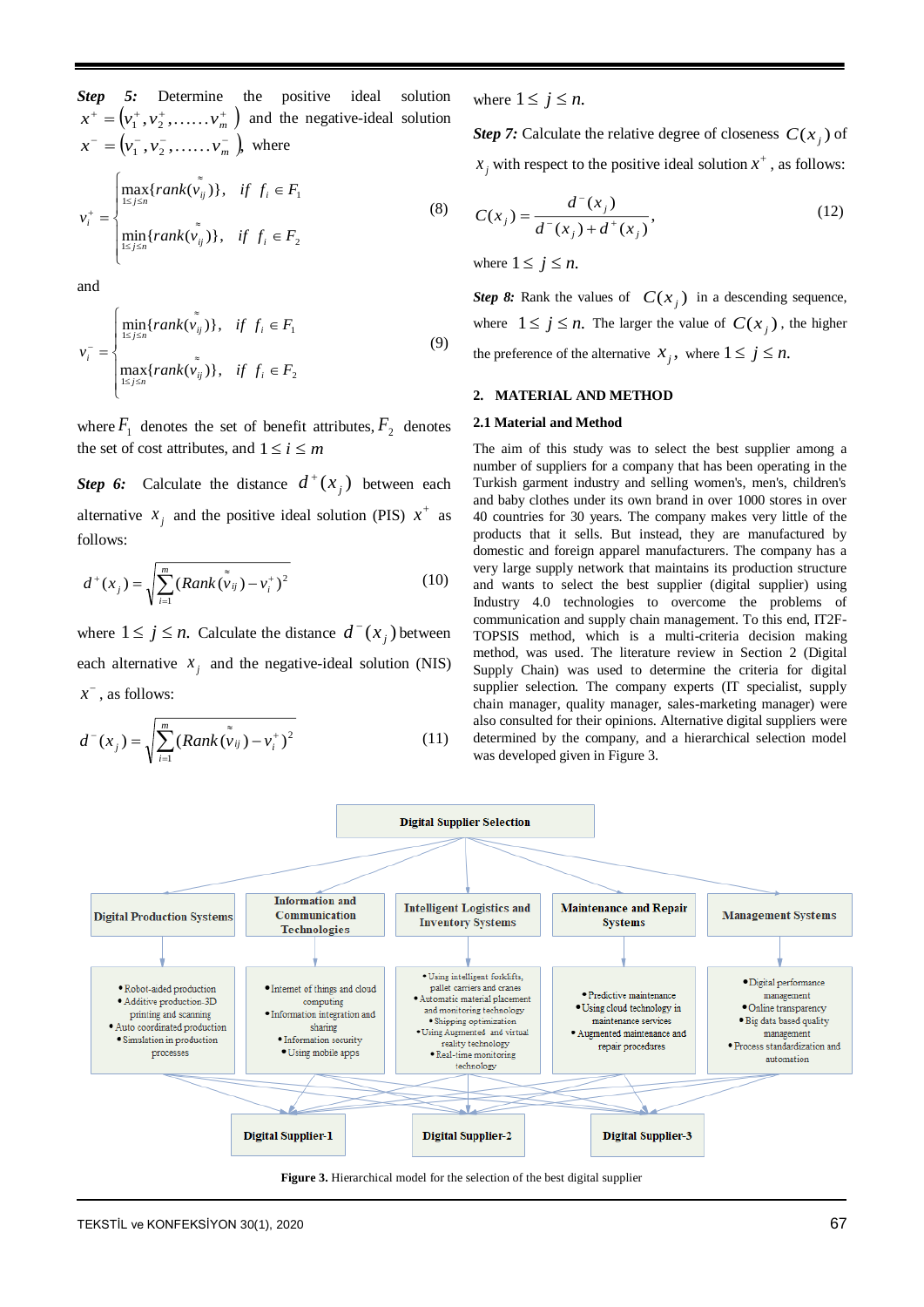In order to evaluate the suppliers and the criteria, a team of 5 persons working in the purchasing, quality and production departments of the company was organized. They are university graduates and have been working in the company for at least 5 years. In addition to their expertise, the team also has extensive knowledge in digital technologies. A team of five people consisting of the company's own experts and experts in digital technologies were formed.

Based on the team's feedback, the selection criteria and alternatives were evaluated according to the abovedescribed steps of the IT2F-TOPSIS method.

Step 1: The criteria used in the selection of DS were assessed using the linguistic terms in Table 1 based on the team's feedback, and the resulting weight matrix is given in Table 2.

|                  | <b>Tuble 1.</b> Employee terms and much an $121.66$            |  |  |  |
|------------------|----------------------------------------------------------------|--|--|--|
| Linguistic terms | <b>Interval T2FSs</b>                                          |  |  |  |
| Very Low (VL)    | $((0, 0, 0, 0.1; 1, 1), (0, 0, 0, 0.05; 0.9, 0.9))$            |  |  |  |
| Low (L)          | $((0, 0.1, 0.1, 0.3; 1, 1), (0.05, 0.1, 0.1, 0.2; 0.9, 0.9))$  |  |  |  |
| Medium Low (ML)  | $((0.1, 0.3, 0.3, 0.5; 1, 1), (0.2, 0.3, 0.3, 0.4; 0.9, 0.9))$ |  |  |  |
| Medium $(M)$     | $((0.3, 0.5, 0.5, 0.7; 1, 1), (0.4, 0.5, 0.5, 0.6; 0.9, 0.9))$ |  |  |  |
| Medium High (MH) | $((0.5, 0.7, 0.7, 0.9; 1, 1), (0.6, 0.7, 0.7, 0.8; 0.9, 0.9))$ |  |  |  |
| High(H)          | $((0.7, 0.9, 0.9, 1; 1, 1), (0.8, 0.9, 0.9, 0.95; 0.9, 0.9))$  |  |  |  |
| Very High (VH)   | $((0.9, 1, 1, 1; 1, 1), (0.95, 1, 1, 1; 0.9, 0.9))$            |  |  |  |

**Table 1.** Linguistic terms and interval T2FSs

**Table 2.** Linguistic assessment of digital supplier selection criteria and weight matrix

| Criteria                                                      | Linguistic IT2FSs |                                                                |
|---------------------------------------------------------------|-------------------|----------------------------------------------------------------|
| Digital Production Systems (DPS)                              | terms             | ((0.68, 0.78, 0.78, 0.9, 1, 1))                                |
|                                                               |                   | $(0.69,\!0.78,\!0.78,\!0.84,\!0.9,\!0.9))$                     |
| Robot-aided production (RAP)                                  | H                 | $((0.7, 0.9, 0.9, 1; 1, 1), (0.8, 0.9, 0.9, 0.95; 0.9, 0.9))$  |
| Additive production-3D printing and scanning (AP)             | M                 | $((0.3, 0.5, 0.5, 0.7; 1, 1), (0.4, 0.5, 0.5, 0.6; 0.9, 0.9))$ |
| Auto coordinated production (ACP)                             | <b>VH</b>         | $((0.9, 1, 1, 1; 1, 1), (0.95, 1, 1, 1; 0.9, 0.9))$            |
| Simulation in production processes (SPP)                      | MH                | $((0.5, 0.7, 0.7, 0.9; 1, 1), (0.6, 0.7, 0.7, 0.8; 0.9, 0.9))$ |
| Information and Communication                                 |                   | ((0.8, 0.95, 0.95, 1, 1, 1))                                   |
| Technologies (ICT)                                            |                   | (0.88, 0.95, 0.95, 0.98, 0.9, 0.9))                            |
| Internet of things and cloud computing (ICC)                  | H                 | $((0.7, 0.9, 0.9, 1; 1, 1), (0.8, 0.9, 0.9, 0.95; 0.9, 0.9))$  |
| Information integration and sharing (IIS)                     | <b>VH</b>         | $((0.9, 1, 1, 1; 1, 1), (0.95, 1, 1, 1; 0.9, 0.9))$            |
| Information security (IS)                                     | VH                | $((0.9, 1, 1, 1, 1, 1), (0.95, 1, 1, 1, 0.9, 0.9))$            |
| Using mobile apps (UMA)                                       | H                 | $((0.7, 0.9, 0.9, 1; 1, 1), (0.8, 0.9, 0.9, 0.95; 0.9, 0.9))$  |
| Intelligent Logistics and Inventory Systems (ILIS)            |                   | ((0.74, 0.9, 0.9, 0.98, 1, 1))                                 |
|                                                               |                   | (0.82, 0.9, 0.9, 0.94, 0.9, 0.9))                              |
| Using intelligent forklifts, pallet carriers and cranes (IFC) | H                 | $((0.7, 0.9, 0.9, 1; 1, 1), (0.8, 0.9, 0.9, 0.95; 0.9, 0.9))$  |
| Automatic material placement and monitoring technology (AMP)  | H                 | $((0.7, 0.9, 0.9, 1; 1, 1), (0.8, 0.9, 0.9, 0.95; 0.9, 0.9))$  |
| Shipping optimization (SO)                                    | <b>VH</b>         | $((0.9, 1, 1, 1, 1, 1), (0.95, 1, 1, 1, 0.9, 0.9))$            |
| Using Augmented and virtual reality technology (AVR)          | MH                | $((0.5, 0.7, 0.7, 0.9; 1, 1), (0.6, 0.7, 0.7, 0.8; 0.9, 0.9))$ |
| Real-time monitoring technology (RTM)                         | VH                | $((0.9, 1, 1, 1; 1, 1), (0.95, 1, 1, 1; 0.9, 0.9))$            |
| Maintenance and Repair Systems (MRS)                          |                   | ((0.5, 0.7, 0.7, 0.9, 1, 1))                                   |
|                                                               |                   | (0.6, 0.7, 0.7, 0.8, 0.9, 0.9)                                 |
| Predictive maintenance (PM)                                   | MH                | $((0.5, 0.7, 0.7, 0.9; 1, 1), (0.6, 0.7, 0.7, 0.8; 0.9, 0.9))$ |
| Using cloud technology in maintenance services (CTM)          | MH                | $((0.5, 0.7, 0.7, 0.9; 1, 1), (0.6, 0.7, 0.7, 0.8; 0.9, 0.9))$ |
| Augmented maintenance and repair operations (AMR)             | MH                | $((0.5, 0.7, 0.7, 0.9; 1, 1), (0.6, 0.7, 0.7, 0.8; 0.9, 0.9))$ |
| Management Systems (MS)                                       |                   | ((0.75, 0.72, 0.72, 0.78, 0.8, 0.8)                            |
|                                                               |                   | (0.66, 0.72, 0.72, 0.75, 0.72, 0.72))                          |
| Digital performance management (DPM)                          | VH                | $((0.9, 1, 1, 1; 1, 1), (0.95, 1, 1, 1; 0.9, 0.9))$            |
| Online transparency (OT)                                      | H                 | $((0.7, 0.9, 0.9, 1; 1, 1), (0.8, 0.9, 0.9, 0.95; 0.9, 0.9))$  |
| Big data based quality management (BQM)                       | MН                | $((0.5, 0.7, 0.7, 0.9; 1, 1), (0.6, 0.7, 0.7, 0.8; 0.9, 0.9))$ |
| Process standardization and automation (PSA)                  | <b>VH</b>         | $((0.9, 1, 1, 1; 1, 1), (0.95, 1, 1, 1; 0.9, 0.9))$            |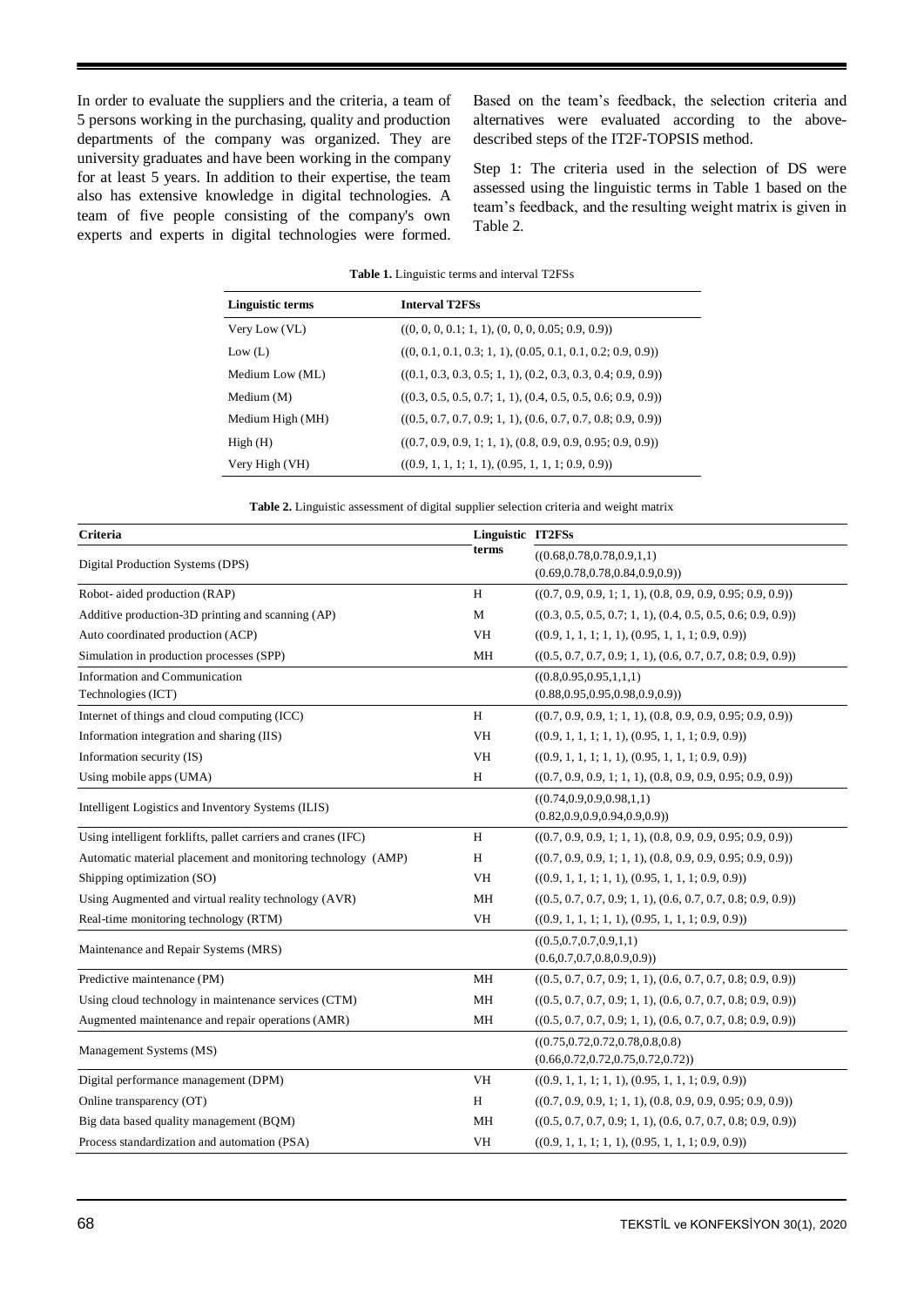The arithmetic mean of the weights of the sub-criteria was determined to calculate the weights of the main criteria [59].

Step 2: Three alternative digital suppliers were assessed using the linguistic terms (Table 1) again based on the team's feedback, and the resulting decision matrix is given in Table 3.

Step 3: After linguistic evaluation of alternative digital suppliers, these linguistic evaluations are converted to their corresponding Interval T2FSs on the scale in Table 1, which developed by Lee and Chen [54] and used in the interval type-2 fuzzy TOPSIS method. The converted matrix is given in Table 4.

After the decision matrix was developed,  $f_{ij}$  values were calculated using equation (3), and the fuzzy decision matrix was obtained as illustrated in Table 5.

≈

**Table 3.** Linguistic assessment of alternative digital suppliers and decision matrix

| <b>Main Criteria</b> | Sub-Criteria |        | <b>Alternatives Digital Suppliers</b> |        |
|----------------------|--------------|--------|---------------------------------------|--------|
|                      |              | $DS-1$ | $DS-2$                                | $DS-3$ |
|                      | RAP          | L      | L                                     | М      |
| <b>DPS</b>           | AP           | VL     | VL                                    | VL     |
|                      | <b>ACP</b>   | L      | L                                     | MH     |
|                      | <b>SPP</b>   | L      | L                                     | М      |
|                      | ICC          | ML     | МL                                    | М      |
|                      | <b>IIS</b>   | ML     | МL                                    | МH     |
| ICT                  | <b>IS</b>    | ML     | М                                     | Н      |
|                      | <b>UMA</b>   | ML     | MН                                    | Н      |
|                      | <b>IFC</b>   | ML     | MН                                    | Н      |
|                      | AMP          | ML     | МL                                    | H      |
| <b>ILIS</b>          | SO           | L      | М                                     | Н      |
|                      | <b>AVR</b>   | VL     | L                                     | L      |
|                      | <b>RTM</b>   | L      | М                                     | МH     |
|                      | PM           | L      | МL                                    | ML     |
| <b>MRS</b>           | <b>CTM</b>   | VL     | L                                     | ML     |
|                      | AMR          | VL     | VL                                    | ML     |
|                      | <b>DPM</b>   | L      | МL                                    | H      |
|                      | ОT           | L      | МL                                    | Н      |
| MS                   | <b>BQM</b>   | L      | МL                                    | МH     |
|                      | PSA          | МL     | М                                     | Н      |

|  |  | Table 4. Converting the evaluation of alternatives into interval type-2 fuzzy numbers |  |  |  |  |  |  |
|--|--|---------------------------------------------------------------------------------------|--|--|--|--|--|--|
|--|--|---------------------------------------------------------------------------------------|--|--|--|--|--|--|

| Main        | Sub-          |                                                                 | <b>Alternatives Digital Suppliers</b>                           |                                                                 |
|-------------|---------------|-----------------------------------------------------------------|-----------------------------------------------------------------|-----------------------------------------------------------------|
| Criteria    | Criteria      | $DS-1$                                                          | $DS-2$                                                          | $DS-3$                                                          |
|             | RAP           | ((0, 0.1, 0.1, 0.3; 1, 1),<br>(0.05, 0.1, 0.1, 0.2; 0.9, 0.9))  | ((0, 0.1, 0.1, 0.3; 1, 1),<br>(0.05, 0.1, 0.1, 0.2; 0.9, 0.9))  | ((0.3, 0.5, 0.5, 0.7; 1, 1),<br>(0.4, 0.5, 0.5, 0.6; 0.9, 0.9)) |
|             | AP            | ((0, 0, 0, 0.1; 1, 1),<br>(0, 0, 0, 0.05; 0.9, 0.9)             | ((0, 0, 0, 0.1; 1, 1),<br>(0, 0, 0, 0.05; 0.9, 0.9)             | ((0, 0, 0, 0.1; 1, 1),<br>(0, 0, 0, 0.05; 0.9, 0.9))            |
| <b>DPS</b>  | <b>ACP</b>    | ((0, 0.1, 0.1, 0.3; 1, 1),<br>(0.05, 0.1, 0.1, 0.2; 0.9, 0.9)   | ((0, 0.1, 0.1, 0.3; 1, 1),<br>(0.05, 0.1, 0.1, 0.2; 0.9, 0.9)   | ((0.5, 0.7, 0.7, 0.9; 1, 1),<br>(0.6, 0.7, 0.7, 0.8; 0.9, 0.9)  |
|             | SPP           | ((0, 0.1, 0.1, 0.3; 1, 1),<br>(0.05, 0.1, 0.1, 0.2; 0.9, 0.9)   | ((0, 0.1, 0.1, 0.3; 1, 1),<br>(0.05, 0.1, 0.1, 0.2; 0.9, 0.9))  | ((0.3, 0.5, 0.5, 0.7; 1, 1),<br>(0.4, 0.5, 0.5, 0.6; 0.9, 0.9)  |
|             | ICC           | ((0.1, 0.3, 0.3, 0.5; 1, 1),<br>(0.2, 0.3, 0.3, 0.4; 0.9, 0.9)  | ((0.1, 0.3, 0.3, 0.5; 1, 1),<br>(0.2, 0.3, 0.3, 0.4; 0.9, 0.9)  | ((0.3, 0.5, 0.5, 0.7; 1, 1),<br>(0.4, 0.5, 0.5, 0.6; 0.9, 0.9)) |
| ICT         | <b>IIS</b>    | ((0.1, 0.3, 0.3, 0.5; 1, 1),<br>(0.2, 0.3, 0.3, 0.4; 0.9, 0.9)) | ((0.1, 0.3, 0.3, 0.5; 1, 1),<br>(0.2, 0.3, 0.3, 0.4; 0.9, 0.9)) | ((0.5, 0.7, 0.7, 0.9; 1, 1),<br>(0.6, 0.7, 0.7, 0.8; 0.9, 0.9)) |
|             | $\mathbf{IS}$ | ((0.1, 0.3, 0.3, 0.5; 1, 1),<br>(0.2, 0.3, 0.3, 0.4; 0.9, 0.9)  | ((0.3, 0.5, 0.5, 0.7; 1, 1),<br>(0.4, 0.5, 0.5, 0.6; 0.9, 0.9)) | ((0.7, 0.9, 0.9, 1; 1, 1),<br>(0.8, 0.9, 0.9, 0.95; 0.9, 0.9))  |
|             | <b>UMA</b>    | ((0.1, 0.3, 0.3, 0.5; 1, 1),<br>(0.2, 0.3, 0.3, 0.4; 0.9, 0.9)  | ((0.5, 0.7, 0.7, 0.9; 1, 1),<br>(0.6, 0.7, 0.7, 0.8; 0.9, 0.9)) | ((0.7, 0.9, 0.9, 1; 1, 1),<br>(0.8, 0.9, 0.9, 0.95; 0.9, 0.9))  |
|             | IFC           | ((0.1, 0.3, 0.3, 0.5; 1, 1),<br>(0.2, 0.3, 0.3, 0.4; 0.9, 0.9)  | ((0.5, 0.7, 0.7, 0.9; 1, 1),<br>(0.6, 0.7, 0.7, 0.8; 0.9, 0.9)) | ((0.7, 0.9, 0.9, 1; 1, 1),<br>(0.8, 0.9, 0.9, 0.95; 0.9, 0.9))  |
|             | AMP           | ((0.1, 0.3, 0.3, 0.5; 1, 1),<br>(0.2, 0.3, 0.3, 0.4; 0.9, 0.9)  | ((0.1, 0.3, 0.3, 0.5; 1, 1),<br>(0.2, 0.3, 0.3, 0.4; 0.9, 0.9)) | ((0.7, 0.9, 0.9, 1; 1, 1),<br>(0.8, 0.9, 0.9, 0.95; 0.9, 0.9))  |
| <b>ILIS</b> | <b>SO</b>     | ((0, 0.1, 0.1, 0.3; 1, 1),<br>(0.05, 0.1, 0.1, 0.2; 0.9, 0.9))  | ((0.3, 0.5, 0.5, 0.7; 1, 1),<br>(0.4, 0.5, 0.5, 0.6; 0.9, 0.9)) | ((0.7, 0.9, 0.9, 1; 1, 1),<br>(0.8, 0.9, 0.9, 0.95; 0.9, 0.9))  |
|             | <b>AVR</b>    | ((0, 0, 0, 0.1; 1, 1),<br>(0, 0, 0, 0.05; 0.9, 0.9)             | ((0, 0.1, 0.1, 0.3; 1, 1),<br>(0.05, 0.1, 0.1, 0.2; 0.9, 0.9)   | ((0, 0.1, 0.1, 0.3; 1, 1),<br>(0.05, 0.1, 0.1, 0.2; 0.9, 0.9)   |
|             | <b>RTM</b>    | ((0, 0.1, 0.1, 0.3; 1, 1),<br>(0.05, 0.1, 0.1, 0.2; 0.9, 0.9)   | ((0.3, 0.5, 0.5, 0.7; 1, 1),<br>(0.4, 0.5, 0.5, 0.6; 0.9, 0.9)) | ((0.5, 0.7, 0.7, 0.9; 1, 1),<br>(0.6, 0.7, 0.7, 0.8; 0.9, 0.9)) |
|             | PM            | ((0, 0.1, 0.1, 0.3; 1, 1),<br>(0.05, 0.1, 0.1, 0.2; 0.9, 0.9))  | ((0.1, 0.3, 0.3, 0.5; 1, 1),<br>(0.2, 0.3, 0.3, 0.4; 0.9, 0.9)) | ((0.1, 0.3, 0.3, 0.5; 1, 1),<br>(0.2, 0.3, 0.3, 0.4; 0.9, 0.9)  |
| <b>MRS</b>  | <b>CTM</b>    | ((0, 0, 0, 0.1; 1, 1),<br>(0, 0, 0, 0.05; 0.9, 0.9))            | ((0, 0.1, 0.1, 0.3; 1, 1),<br>(0.05, 0.1, 0.1, 0.2; 0.9, 0.9))  | ((0.1, 0.3, 0.3, 0.5; 1, 1),<br>(0.2, 0.3, 0.3, 0.4; 0.9, 0.9)) |
|             | <b>AMR</b>    | ((0, 0, 0, 0.1; 1, 1),<br>(0, 0, 0, 0.05; 0.9, 0.9)             | ((0, 0, 0, 0.1; 1, 1),<br>(0, 0, 0, 0.05; 0.9, 0.9)             | ((0.1, 0.3, 0.3, 0.5; 1, 1),<br>(0.2, 0.3, 0.3, 0.4; 0.9, 0.9)  |
|             | <b>DPM</b>    | ((0, 0.1, 0.1, 0.3; 1, 1),<br>(0.05, 0.1, 0.1, 0.2; 0.9, 0.9))  | ((0.1, 0.3, 0.3, 0.5; 1, 1),<br>(0.2, 0.3, 0.3, 0.4; 0.9, 0.9)) | ((0.7, 0.9, 0.9, 1; 1, 1),<br>(0.8, 0.9, 0.9, 0.95; 0.9, 0.9))  |
|             | <b>OT</b>     | ((0, 0.1, 0.1, 0.3; 1, 1),<br>(0.05, 0.1, 0.1, 0.2; 0.9, 0.9)   | ((0.1, 0.3, 0.3, 0.5; 1, 1),<br>(0.2, 0.3, 0.3, 0.4; 0.9, 0.9)) | ((0.7, 0.9, 0.9, 1; 1, 1),<br>(0.8, 0.9, 0.9, 0.95; 0.9, 0.9))  |
| MS          | <b>BQM</b>    | ((0, 0.1, 0.1, 0.3; 1, 1),<br>(0.05, 0.1, 0.1, 0.2; 0.9, 0.9)   | ((0.1, 0.3, 0.3, 0.5; 1, 1),<br>(0.2, 0.3, 0.3, 0.4; 0.9, 0.9)) | ((0.5, 0.7, 0.7, 0.9; 1, 1),<br>(0.6, 0.7, 0.7, 0.8; 0.9, 0.9)) |
|             | <b>PSA</b>    | ((0.1, 0.3, 0.3, 0.5; 1, 1),<br>(0.2, 0.3, 0.3, 0.4; 0.9, 0.9)  | ((0.3, 0.5, 0.5, 0.7; 1, 1),<br>(0.4, 0.5, 0.5, 0.6; 0.9, 0.9)) | ((0.7, 0.9, 0.9, 1; 1, 1),<br>(0.8, 0.9, 0.9, 0.95; 0.9, 0.9))  |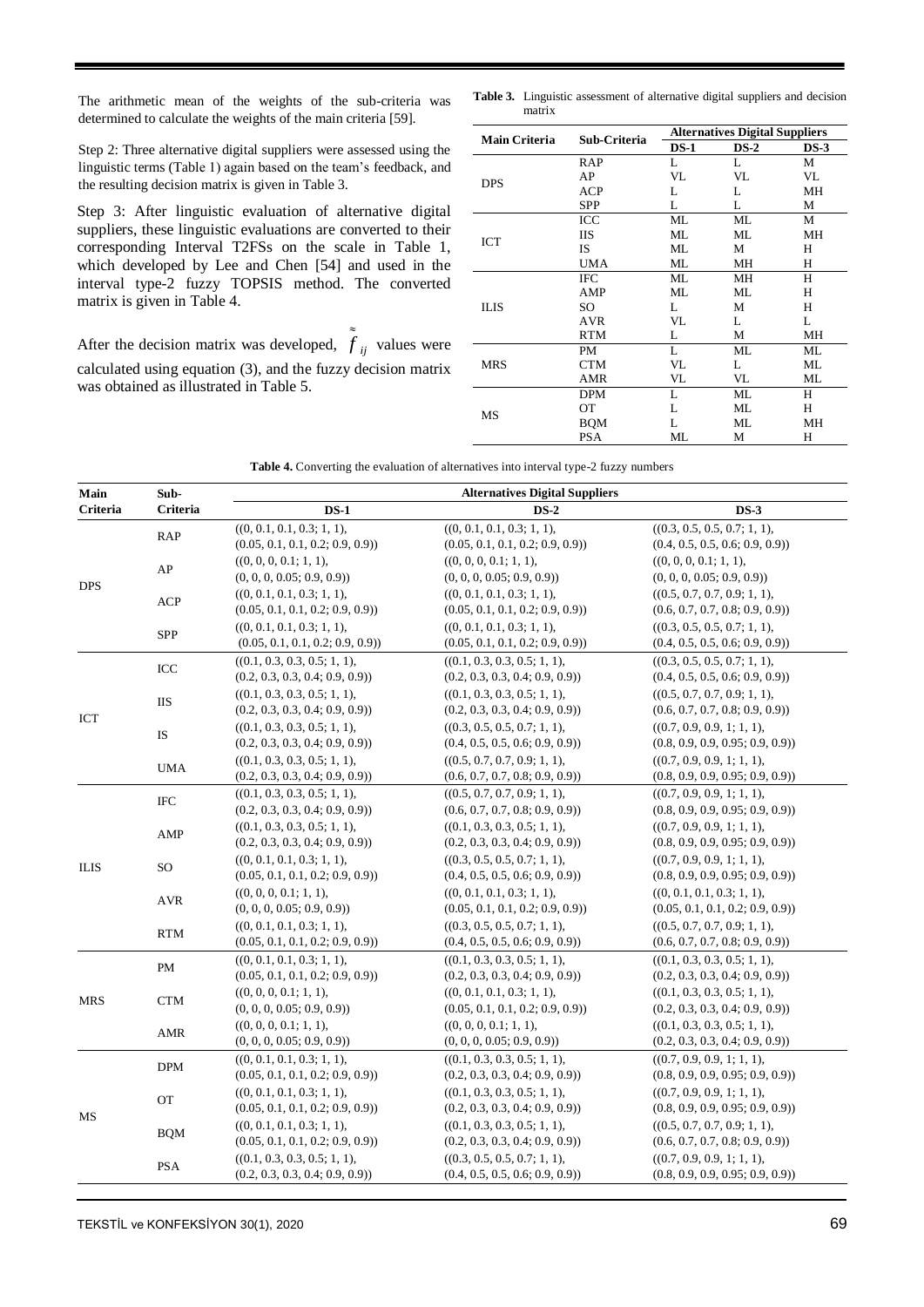**Table 5.** Fuzzy decision matrix

| Main        |                                    | <b>Alternatives Digital Suppliers</b> |                                    |
|-------------|------------------------------------|---------------------------------------|------------------------------------|
| Criteria    | $DS-1$                             | $DS-2$                                | $DS-3$                             |
| <b>DPS</b>  | (0,0.08,0.08,0.25,1,1)             | (0,0.08,0.08,0.25,1,1)                | (0.3, 0.4, 0.4, 0.53, 1, 1)        |
|             | (0.04, 0.08, 0.08, 0.16, 0.9, 0.9) | (0.04, 0.08, 0.08, 0.16, 0.9, 0.9)    | (0.35, 0.4, 0.4, 0.46, 0.9, 0.9)   |
|             | (0.1, 0.3, 0.3, 0.5, 1, 1)         | (0.25, 0.45, 0.45, 0.65, 1, 1)        | (0.55, 0.75, 0.75, 0.9, 1, 1)      |
| ICT         | (0.2, 0.3, 0.3, 0.4, 0.9, 0.9)     | (0.35, 0.45, 0.45, 0.55, 0.9, 0.9)    | (0.65, 0.75, 0.75, 0.83, 0.9, 0.9) |
| <b>ILIS</b> | (0.04, 0.16, 0.16, 0.34, 1, 1)     | (0.24, 0.42, 0.42, 0.62, 1, 1)        | (0.52, 0.7, 0.7, 0.84, 1, 1)       |
|             | (0.1, 0.16, 0.16, 0.25, 0.9, 0.9)  | (0.33, 0.42, 0.42, 0.52, 0.9, 0.9)    | (0.61, 0.7, 0.7, 0.77, 0.9, 0.9)   |
| <b>MRS</b>  | (0.23, 0.3, 0.3, 0.4, 1, 1)        | (0.03, 0.13, 0.13, 0.3, 1, 1)         | (0.1, 0.3, 0.3, 0.5, 1, 1)         |
|             | (0.27, 0.3, 0.3, 0.35, 0.9, 0.9)   | (0.08, 0.13, 0.13, 0.22, 0.9, 0.9)    | (0.2, 0.3, 0.3, 0.4, 0.9, 0.9)     |
| MS          | (0.03, 0.15, 0.15, 0.35, 1, 1)     | (0.15, 0.35, 0.35, 0.55, 1, 1)        | (0.65, 0.85, 0.85, 0.98, 1, 1)     |
|             | (0.09, 0.15, 0.15, 0.25, 0.9, 0.9) | (0.25, 0.35, 0.35, 0.45, 0.9, 0.9)    | (0.75, 0.85, 0.85, 0.91, 0.9, 0.9) |

Step 4: Then, a weighted fuzzy decision matrix given in Table 6 was obtained using equation (6).

| Table 6. Weighted fuzzy decision matrix |  |  |
|-----------------------------------------|--|--|
|                                         |  |  |

| Main        |                                      | <b>Alternatives Digital Suppliers</b> |                                      |
|-------------|--------------------------------------|---------------------------------------|--------------------------------------|
| Criteria    | $DS-1$                               | $DS-2$                                | $DS-3$                               |
| <b>DPS</b>  | (0,0.06,0.06,0.23,1,1)               | (0,0.06,0.06,0.23,1,1)                | (0.18, 0.31, 0.31, 0.47, 1, 1)       |
|             | (0.03, 0.06, 0.06, 0.14, 0.81, 0.81) | (0.03, 0.06, 0.06, 0.14, 0.81, 0.81)  | (0.24, 0.31, 0.31, 0.39, 0.81, 0.81) |
|             | (0.08, 0.29, 0.29, 0.5, 1, 1)        | (0.2, 0.43, 0.43, 0.65, 1, 1)         | (0.44, 0.71, 0.71, 0.9, 1, 1)        |
| ICT         | (0.18, 0.29, 0.29, 0.39, 0.81, 0.81) | (0.31, 0.43, 0.43, 0.54, 0.81, 0.81)  | (0.57, 0.71, 0.71, 0.8, 0.81, 0.81)  |
|             | (0.03, 0.14, 0.14, 0.33, 1, 1)       | (0.18, 0.38, 0.38, 0.61, 1, 1)        | (0.38, 0.63, 0.63, 0.82, 1, 1)       |
| <b>ILIS</b> | (0.08, 0.14, 0.14, 0.24, 0.81, 0.81) | (0.27, 0.38, 0.38, 0.49, 0.81, 0.81)  | (0.5, 0.63, 0.63, 0.72, 0.81, 0.81)  |
|             | (0.12, 0.21, 0.21, 0.36, 1, 1)       | (0.02, 0.09, 0.09, 0.27, 1, 1)        | (0.05, 0.21, 0.21, 0.45, 1, 1)       |
| <b>MRS</b>  | (0.16, 0.21, 0.21, 0.28, 0.81, 0.81) | (0.05, 0.09, 0.09, 0.17, 0.81, 0.81)  | (0.12, 0.21, 0.21, 0.32, 0.81, 0.81) |
|             | (0.02, 0.11, 0.11, 0.27, 0.8, 0.8)   | (0.11, 0.25, 0.25, 0.43, 0.8, 0.8)    | (0.49, 0.61, 0.61, 0.76, 0.8, 0.8)   |
| МS          | (0.06, 0.11, 0.11, 0.19, 0.65, 0.65) | (0.17, 0.25, 0.25, 0.34, 0.65, 0.65)  | (0.5, 0.61, 0.61, 0.68, 0.65, 0.65)  |

Step 5: A ranked weighted decision matrix (Table 7) was calculated using equation (1).

**Table 7.** Ranked weighted decision matrix

| <b>Main Criteria</b> | <b>Alternatives Digital Suppliers</b> |        |        |  |  |
|----------------------|---------------------------------------|--------|--------|--|--|
|                      | $DS-1$                                | $DS-2$ | $DS-3$ |  |  |
| <b>DPS</b>           | 3.97                                  | 3.97   | 5.41   |  |  |
| <b>ICT</b>           | 5.20                                  | 6.03   | 7.68   |  |  |
| <b>ILIS</b>          | 4.44                                  | 5.77   | 7.21   |  |  |
| <b>MRS</b>           | 4.84                                  | 4.17   | 4.80   |  |  |
| MS                   | 4.24                                  | 5.05   | 6.46   |  |  |

*Steps 6:* Positive and negative ideal solutions (Table 8) were calculated using equations (8) and (9).

*Table 8.* PIS and NIS

| <b>Main Criteria</b> | <b>Positive ideal solution</b> | <b>Negative ideal solution</b> |
|----------------------|--------------------------------|--------------------------------|
| <b>DPS</b>           | 5.41                           | 3.97                           |
| <b>ICT</b>           | 7.68                           | 5.20                           |
| ILIS                 | 4 4 4                          | 7.21                           |
| <b>MRS</b>           | 4.84                           | 4.17                           |
| МS                   | 6.46                           | 4.24                           |

Step 7: The distance of each alternative to the positive

 $(d^+)$  and negative  $(d)$  ideal solutions was calculated using equations (10) and (11). Closeness indexes  $C(x_i)$  were calculated using equation (12) and shown in Table 9.

**Table 9.** Distance of each alternative to PIS and NIS and closeness indexes

| <b>Alternatives Digital</b><br><b>Suppliers</b> | d+    | d-    | $C(x_i)$ | Ranking |
|-------------------------------------------------|-------|-------|----------|---------|
| $DS-1$                                          | 3.625 | 2.857 | 0.441    |         |
| $DS-2$                                          | 2.997 | 1.856 | 0.383    |         |
| $DS-3$                                          | 2.777 | 3.68  | 0.570    |         |

According to the closeness indexes, the preferred order of alternative digital suppliers were ranked as DS-3, DS-1 and DS-2. Afterwards, a sensitivity analysis was performed

depending on the scenarios given in Table 10 to determine whether the ranking of alternatives would be different according to different criteria weights. The results are given in Figure 4.

**Table 10.** Combinations of scenarios with different criteria weights

| <b>Scenarios</b> | <b>Combinations</b>              |
|------------------|----------------------------------|
| Scenario 1       | Current                          |
| Scenario 2       | DPS Very Low, The Rest current   |
| Scenario 3       | ICT Very Low, The Rest current   |
| Scenario 4       | ILIS Very Low, The Rest current  |
| Scenario 5       | MRS Low, The Rest current        |
| Scenario 6       | MS Very Low, The Rest current    |
| Scenario 7       | DPS Very High, The Rest current  |
| Scenario 8       | ICT Very High, The Rest current  |
| Scenario 9       | ILIS Very High, The Rest current |
| Scenario 10      | MRS Very High, The Rest current  |
| Scenario 11      | MS Very High, The Rest current   |



**Figure 4.** Changes in sensitivity analysis results

The sensitivity analysis results show that DS-3 is the best digital supplier in all scenarios, except for Scenario 3, where the weight of criterion ICT was changed. This result indicates that the IT2F-TOPSIS results are sensitive and that supplier DS-3 is the most suitable digital supplier.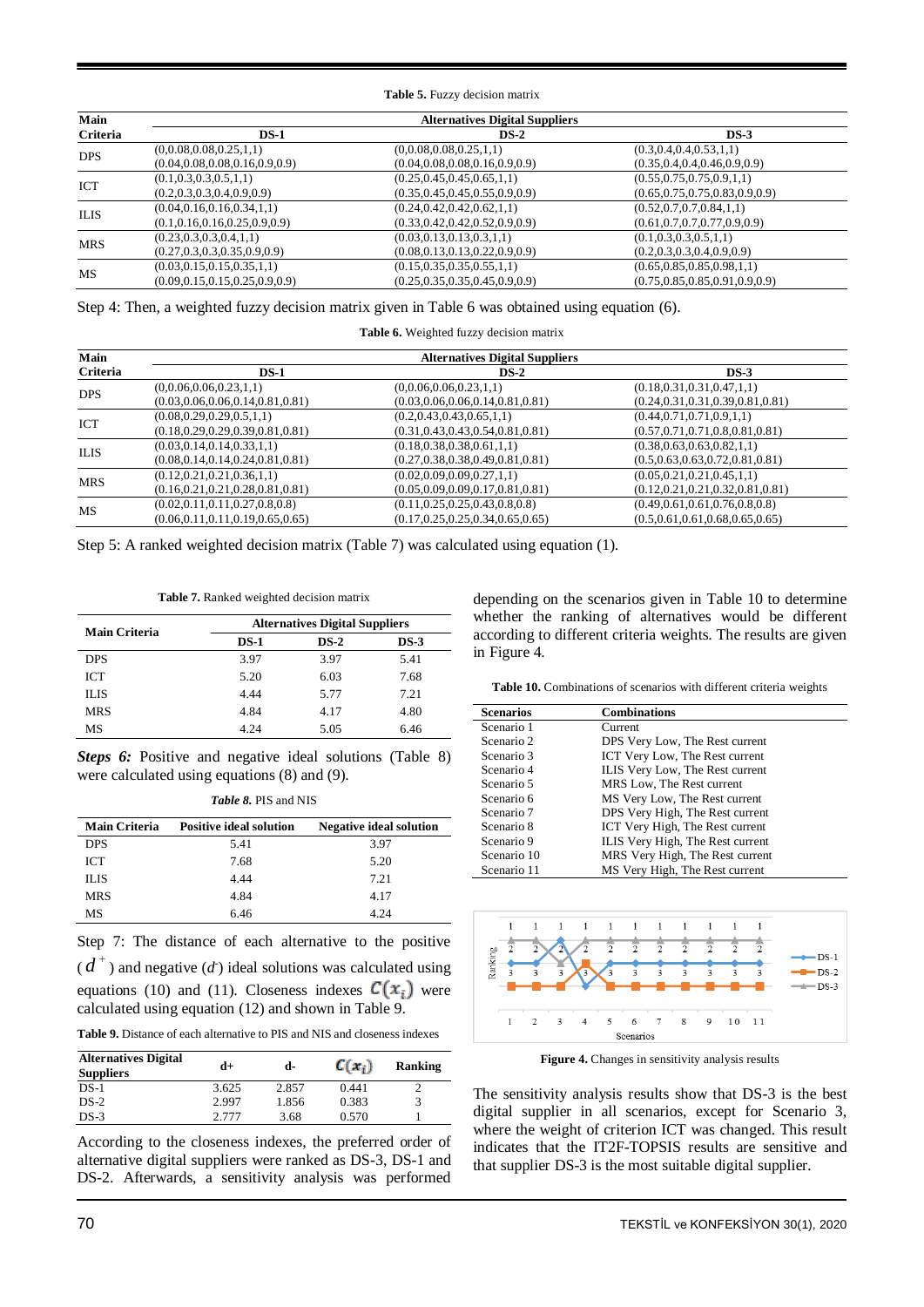## **3. RESULTS AND DISCUSSION**

In recent years, companies have been using competitive strategies to survive in the market, to meet the changing needs of their customers and to ensure sustainable development in the business world. They adopt Industry 4.0 technologies such as autonomous robots, 3D printing, IoT, BDA, cloud computing, augmented reality, cyber physical systems and simulation in order to create an innovative business environment. These technologies have fundamentally changed business processes and models and SCM. Consequently, the traditional supply chain has been transformed into DSC, which has started to improve the overall performance of companies.

The use of digital smart systems in DSC renders supply chains more transparent and efficient. Real-time analysis and evaluation in DSC helps companies make better and faster decisions to meet customer needs. It also reduces costs and risks and helps companies make their supply chain management more efficient and useful than before.

DSC will be much more effective in the next two and three years. The expected advantages of DSC are up to a 30% reduction in operating costs, a 75% less loss on sale and up to 75% reduction in inventory. Parent companies, therefore, want to work with suppliers that use digital technologies in all their activities.

The aim of this study was to determine the supplier using digital technologies most effectively among a number of suppliers of a company operating in the garment sector in Turkey and working with numerous domestic and foreign suppliers. Supplier selection involves numerous criteria. The IT2F-TOPSIS was, therefore, the method of choice in this study because it is an MCDM method that analyzes uncertainties better than IT1FSs. The best DS was chosen

# **REFERENCES**

- 1. Schwab K. 2017. The fourth industrial revolution, *Davos: World Economic Forum*, 51-59.
- 2. Yildiz A. 2018. Digital supply chain integrated with industry 4.0, *Business & Management Studies: An International Journal*, 6(4), 1215-1230.
- 3. Roach S. 2018. 26 Nov. The 4th Industrıal Revolution, Retrieved from https://kemptechnologies.com/blog/the-4th-industrial-revolution/
- 4. Hobsbawm E. 2010. Age of revolution: 1789-1848, Hachette UK.
- 5. Aksoy S. 2017. Changing Technologies and Industry 4.0: An Introduction to Understand Industry 4.0, *SAV Katkı*, 4, 34-40.
- 6. Ovaci C. 2017. Endüstri 4.0 çağında açık inovasyon, *Maliye Finans Yazilari*, (Özel Sayı), 113-132.
- 7. Bağcı E. 2018. Industry 4.0: Understanding The New Production Style, *Gümüshane University Electronic Journal of the Institute of Social Science*, 9(24), 122-146.
- 8. Toker K. 2018. Industry 4.0 Declaration and its Effects on Sustainability, *Institute of Business Administration-Management Journal*, 29(84), 51-64.
- 9. Fırat SÜ, Fırat, OZ. 2017. Sanayi 4.0 devrimi üzerine karşılaştırmalı bir inceleme: Kavramlar, küresel gelişmeler ve Türkiye, *Toprak İşveren Dergisi*, 114, 10-23.
- 10.Dalenogare LS, Benitez GB, Ayala NF, Frank AG. 2018. The expected contribution of Industry 4.0 technologies for industrial performance, *International Journal of Production Economics*, 204, 383-394.

as a result of the evaluations made according to the application steps of the method. As a result, the benefits of the company in the case of working with this selected supplier are listed below:

- Information flow between the supplier and the company will be manageable, resulting in more workflow and collaborations.
- Integration between the supplier and the company will make purchasing processes more predictable and resulting in optimum stock control, and thus, low inventory costs.
- The company and the supplier will have more mutual data collection opportunities and analyze data to find solutions to various problems.
- Preventive maintenance activities carried out by the supplier will increase the efficiency of the lines, enabling the company to meet demands without delay.
- In conclusion, Industry 4.0 technologies will increase the flexibility, quality and efficiency of suppliers and reduce their costs and improve their decision-making processes. In this way, companies will be able to make customized products, design virtual clothing, meet customer demands more rapidly and launch new products and services more frequently. This improvement will move companies towards better levels of performance in terms of quality, flexibility and cost.

Finally, the study is the first study in the literature to determine a DS. The sensitivity analysis results show that the selection model and method are sensitive. Therefore, companies that wish to select and assess the best supplier among their suppliers that use industry 4.0 technologies can use the selection model and method proposed in this study.

- 11.Rojko A. 2017. Industry 4.0 concept: background and overview, *International Journal of Interactive Mobile Technologies* (iJIM), 11(5), 77-90.
- 12.Tsai WH. 2018. Green production planning and control for the textile industry by using mathematical programming and industry 4.0 techniques, *Energies*, 11(8), 2072.
- 13.Tansan B, Gökbulut A, Targotay Ç, Eren T. 2016. Türkiye'nin küresel rekabetçiliği için bir gereklilik olarak sanayi 4.0 gelişmekte olan ekonomi perspektifi, *TÜSİAD Raporu*.
- 14.Sheader G. 2018. 8 March. SME Manufacturers Adopting Industry 4.0 Technologies, Retrieved from https://www.manufacturersalliance. co.uk/2018/03/08/sme-manufacturers-adopting-industry-4-0 technologies/
- 15.Bulut E, Akçacı T. 2017. Industry 4.0 and Within The Scope Of Innovation Indicators Analysis Of Turkey, *ASSAM International Refereed Journal*, 4(7), 55-77.
- 16.Tsai WH, Lai SY. 2018. Green production planning and control model with ABC under industry 4.0 for the paper industry, *Sustainability*, 10(8), 2932.
- 17.Duarte AYS, Sanches RA, Dedini FG. 2018. Assessment and technological forecasting in the textile industry: From first industrial revolution to the Industry 4.0, *Strategic Design Research Journal*, 11(3), 193-202.
- 18.Chen Z, Xing M. 2015. Upgrading of textile manufacturing based on Industry 4.0, In *5th International Conference on Advanced Design and Manufacturing Engineering*. Atlantis Press.